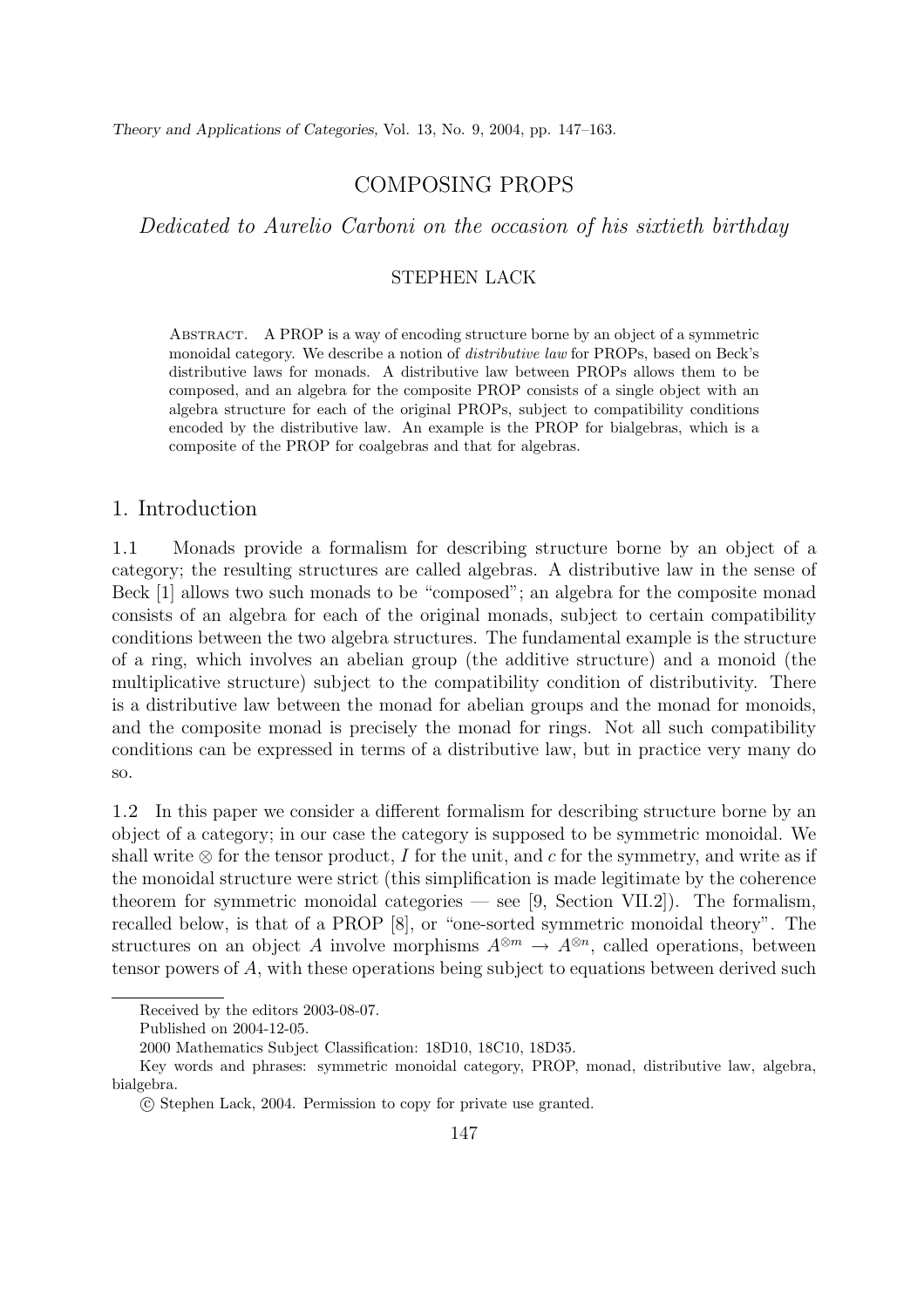operations, built up out of the given operations using the symmetric monoidal category structure. Thus *monoids* (also known as algebras, and consisting of maps  $A \otimes A \rightarrow A$  and  $I \rightarrow A$  subject to the usual associative and unit laws) are the algebras for a PROP, but so too are *comonoids* (also known as coalgebras; involving maps  $A \to A \otimes A$  and  $A \to I$ ). One can also consider an object A equipped with a monoid structure and a comonoid structure, subject to certain compatibility conditions: of course the most important case is that of bimonoids or bialgebras, but we shall also consider Carboni's notion of separable algebra [3]. We shall define and study a notion of distributive law between PROPs and see that such distributive laws allow one to "compose" PROPs, and in particular that the bialgebras and the separable algebras are each the algebras for such composite PROPs.

1.3 If something is a composite, then we might expect that it can be factorized into its constituent parts, and this point of view does turn out to be helpful in connection with composite PROPs. The fact that the PROP for bialgebras, described in [11], can be factorized as the PROP for comonoids followed by the PROP for monoids amounts to the fact that for a bialgebra A, any map  $A^{\otimes m} \to A^{\otimes n}$  built up out of the basic structure maps can be factorized, in an essentially unique way, as a map  $A^{\otimes m} \to A^{\otimes p}$  built up out the comonoid structure, followed by a map  $A^{\otimes p} \to A^{\otimes n}$ , built up out of the monoid structure. For instance the composite

$$
A \otimes A \xrightarrow{\mu} A \xrightarrow{\delta} A \otimes A
$$

of the multiplication  $\mu$  and the comultiplication  $\delta$ , can be factorized as

$$
A \otimes A \xrightarrow{\delta \otimes \delta} A \otimes A \otimes A \otimes A \xrightarrow{1 \otimes c \otimes 1} A \otimes A \otimes A \otimes A \xrightarrow{\mu \otimes \mu} A \otimes A
$$

and here all the comonoid structure comes before the monoid structure. This factorization is only "essentially unique" because the symmetry can be regarded as part of the comonoid structure or as part of the monoid structure, and extra symmetries can be artificially introduced into each side.

1.4 Before looking at PROPs, we shall first consider the case of PROs, which involve monoidal categories rather than symmetric monoidal categories. They are less expressive than PROPs, but many important structures can still be defined in terms of PROs, including monoids and comonoids, although not commutative monoids, cocommutative comonoids, or bialgebras. Although our main interest is in distributive laws between PROPs, it will be useful to have available the machinery of distributive laws between PROs, and the latter are also somewhat easier to describe, for the following reason. As observed by Street [13], one can consider monads not on a category but on an object of some bicategory, and the theory of distributive laws works perfectly for such "monads in a bicategory". Moreover, PROs can be considered as monads in a certain bicategory **Span**(**Mon**) (of spans in the category of monoids), and we can then simply apply the general theory. PROPs can also be regarded as monads in a bicategory, as we shall see in Section 4 below, but the bicategory in question is somewhat more complicated.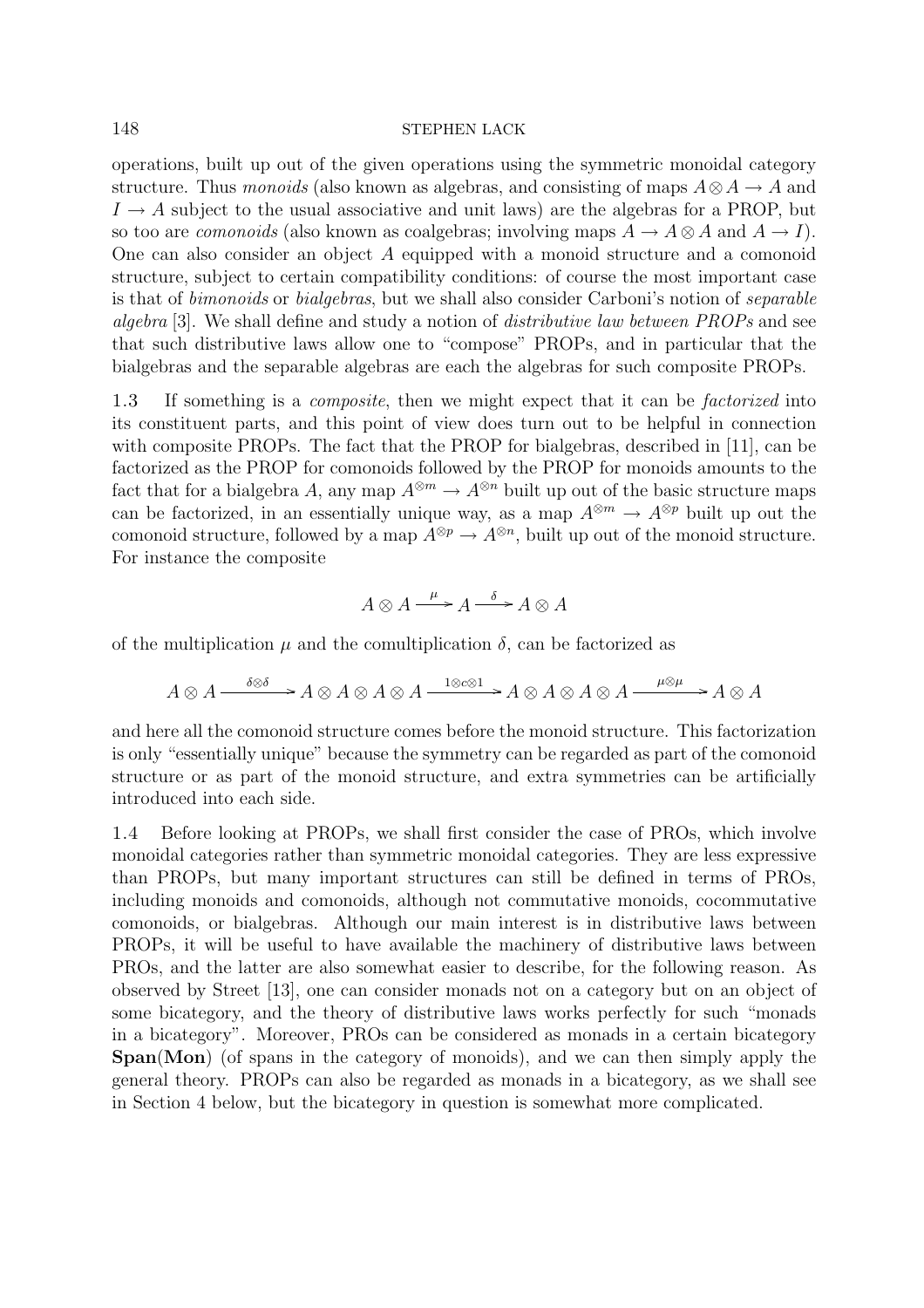1.5 There is a close analogy between PROs, PROPs, and Lawvere theories: Lawvere theories are the one-sorted finite product theories, PROPs are the one-sorted symmetric monoidal theories, while PROs are the one-sorted monoidal theories; here the "onesortedness" refers to the fact that the structure in question is borne by a single object, as opposed to such structures as a ring with a module over it.

1.6 The construction of PROPs using distributive laws is clearly closely related to their construction using generalized Q-constructions, as in [11], but we have chosen the approach presented here because of the flexibility provided by working with various bicategories of spans, and in order to make the connection with prior work on distributive laws.

1.7 The plan of the paper is as follows. In Section 2, we review the notions of PROPs, PROs, and their algebras. In Section 3, we look at the bicategories **Span** and **Span**(**Mon**), at the monads therein, and at distributive laws between such monads, and apply this to the case of PROs. In Section 4 we study distributive laws for PROPs, and in Section 5 we look at some examples of distributive laws between PROPs.

# 2. PROPs

2.1 In this section we recall the formal definitions of PROs and PROPs. A PRO is a strict monoidal category T whose set of objects is the set of natural numbers, with tensor product given by addition. For an arbitrary strict monoidal category  $\mathscr V$ , an algebra of T in  $\mathscr V$  is a strict monoidal functor from T to  $\mathscr V$ . The image of a map  $\xi : m \to n$  in T will thus be a map  $A^{\otimes m} \to A^{\otimes n}$  in  $\mathscr{V}$ , usually also denoted by  $\xi$ . (Algebras in non-strict monoidal categories can also be defined, but it is easier to do this in a slightly different manner, described below.) A morphism of algebras is a monoidal natural transformation. These algebras and their morphisms together constitute a category T-Alg, equipped with a forgetful functor  $\mathbb{T}$ -Alg  $\rightarrow \mathscr{V}$  given by evaluation at the object 1 of  $\mathbb{T}$ .

2.2 An example is the strict monoidal category  $\mathbb D$  of finite ordinals and order-preserving maps (the "algebraicist's simplicial category"), with tensor product being given by ordinal sum. The objects have the form  $n = \{0, 1, \ldots, n-1\}$ ; the ordinal sum of two ordinals is their disjoint union, with all elements of the first ordinal deemed to be less than all elements of the second ordinal. An algebra of  $\mathbb D$  in a monoidal category  $\mathscr V$  is just a monoid in  $\mathscr{V}$ : the multiplication of the monoid is the image of the map  $2 \to 1$  in  $\mathbb{D}$ , and the unit is the image of the map  $0 \rightarrow 1$ ; see [9, Section VII.5] for details.

2.3 A strict monoidal category can be seen either as a monoid in the monoidal category **Cat** of categories, or as an internal category in the category **Mon** of monoids. From the latter point of view, a PRO is precisely a category in **Mon** whose monoid of objects is the natural numbers.

A morphism of PROs is a strict monoidal functor which is the identity on objects; from the point of view of the previous paragraph this amounts to an internal functor in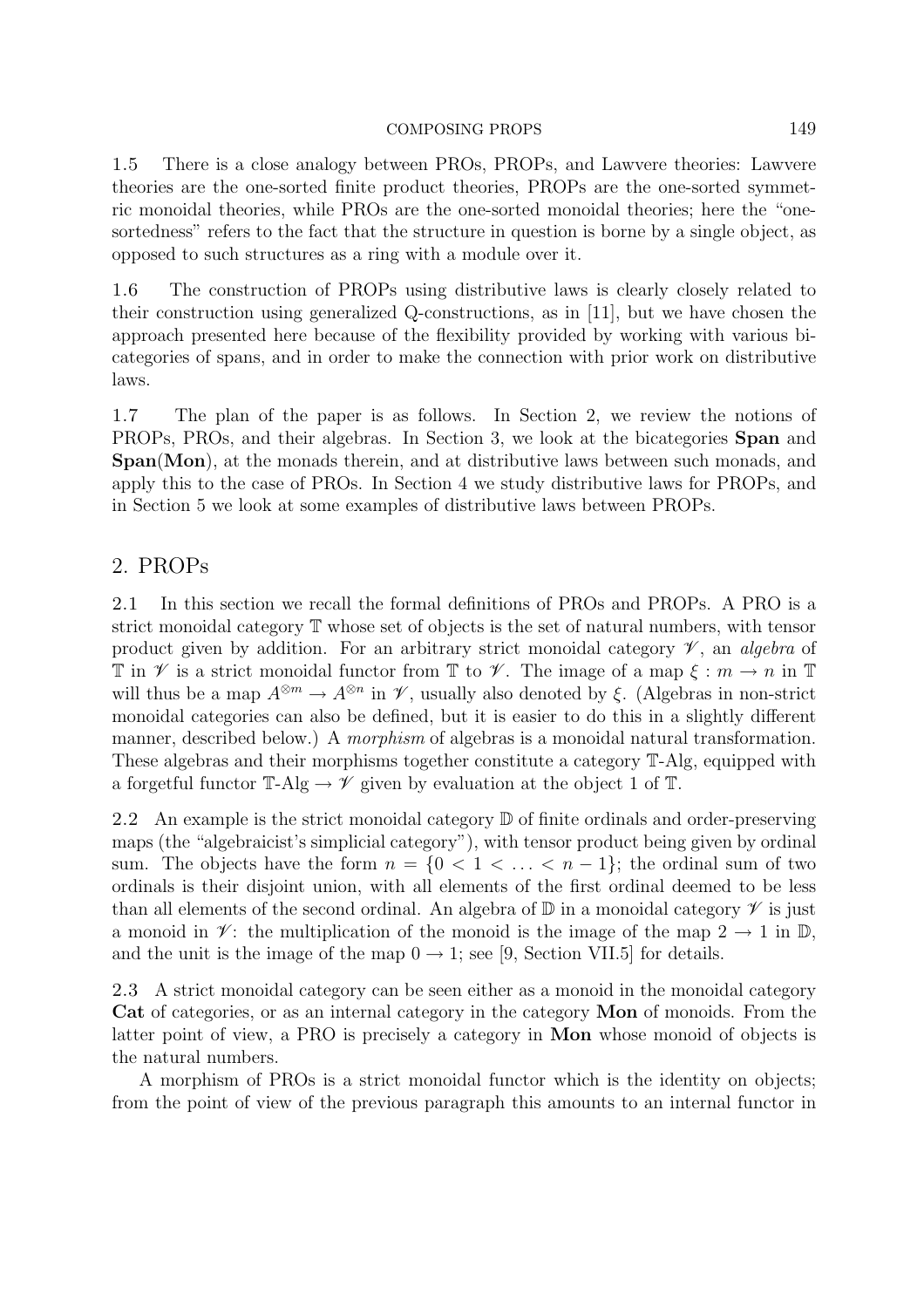**Mon** which is the identity on objects. Thus there is a category **PRO** of PROs and their morphisms. Algebras for a PRO can be viewed as morphisms of PROs: given an object A in a monoidal category  $\mathscr V$ , not necessarily strict, there is a PRO  $\langle A, A \rangle$  whose hom-sets are given by  $\langle A, A \rangle (m, n) = \mathcal{V}(A^{\otimes m}, A^{\otimes n})$ , with the composition and tensor product in  $\langle A, A \rangle$  defined using the corresponding structures in  $\mathscr V$ . A morphism of PROs from  $\mathbb T$ to  $\langle A, A \rangle$  is precisely a T-algebra with underlying object A. Algebra morphisms can be defined in a similar way. If  $f : A \to B$  is a morphism in  $\mathcal V$ , there is a PRO  $\{f, f\}$  with hom-sets  $\{f,f\}(m,n)$  given by the pullback

$$
\{f, f\}(m, n) \longrightarrow \mathscr{V}(B^{\otimes m}, B^{\otimes n})
$$
  
\$\downarrow\$  

$$
\mathscr{V}(A^{\otimes m}, A^{\otimes n}) \xrightarrow[\mathscr{V}(A^{\otimes m}, B^{\otimes n})]{} \mathscr{V}(A^{\otimes m}, B^{\otimes n})
$$

in **Cat**. The projections of these pullbacks organize themselves into morphisms of PROs  $D: \{f, f\} \to \langle A, A \rangle$  and  $C: \{f, f\} \to \langle B, B \rangle$ . Suppose now that A and B have T-algebra structures corresponding to PRO-morphisms  $P : \mathbb{T} \to \langle A, A \rangle$  and  $Q : \mathbb{T} \to \langle B, B \rangle$ . Then  $f: A \to B$  is a morphism of T-algebras if and only if the diagram

$$
\mathbb{T}(m,n) \longrightarrow \mathscr{V}(B^{\otimes m}, B^{\otimes n})
$$
\n
$$
\mathscr{V}(A^{\otimes m}, A^{\otimes n}) \longrightarrow \mathscr{V}(A^{\otimes m}, B^{\otimes n})
$$
\n
$$
\mathscr{V}(A^{\otimes m}, A^{\otimes n}) \longrightarrow \mathscr{V}(A^{\otimes m}, B^{\otimes n})
$$

commutes, in which case the maps  $\mathbb{T}(m, n) \to \{f, f\}(m, n)$  induced by the universal property of the pullback  $\{f,f\}(m,n)$  organize themselves into a PRO-morphism  $F : \mathbb{T} \to$  ${f, f}$  with  $DF = P$  and  $CF = Q$ . Another point of view is that to make  $f : A \to B$  into a morphism between *some*  $\mathbb{T}$ -algebra structures on A and B is to give a PRO-morphism  $F: \mathbb{T} \to \{f, f\}$ ; one then finds the relevant T-algebra structures by looking at the PROmorphisms  $DF: T \to \langle A, A \rangle$  and  $CF: T \to \langle B, B \rangle$ .

2.4 A PROP is simply a PRO which, as a monoidal category, is equipped with a symmetry. Since the set of objects of a PRO is just the natural numbers, this is essentially saying that the category "contains the permutations"; to express this more formally, we introduce the PRO P which is the skeletal symmetric monoidal category of finite sets and bijections. The objects are as usual the natural numbers; there are morphisms from  $m$ to n only if  $m = n$ , in which case the set of such morphisms is the symmetric group on n elements. A PROP is now a PRO  $\mathbb T$  with a morphism of PROs  $J : \mathbb P \to \mathbb T$ ; the symmetry isomorphism  $c : m + n \to n + m$  in T is the image under J of the permutation of  $m + n$ which interchanges first m elements with the last n. A morphism of PROPs is a morphism of PROs which commutes with the maps out of  $\mathbb{P}$ ; in other words, the category **PROP** of PROPs and their morphisms is just the slice category P/**PRO**.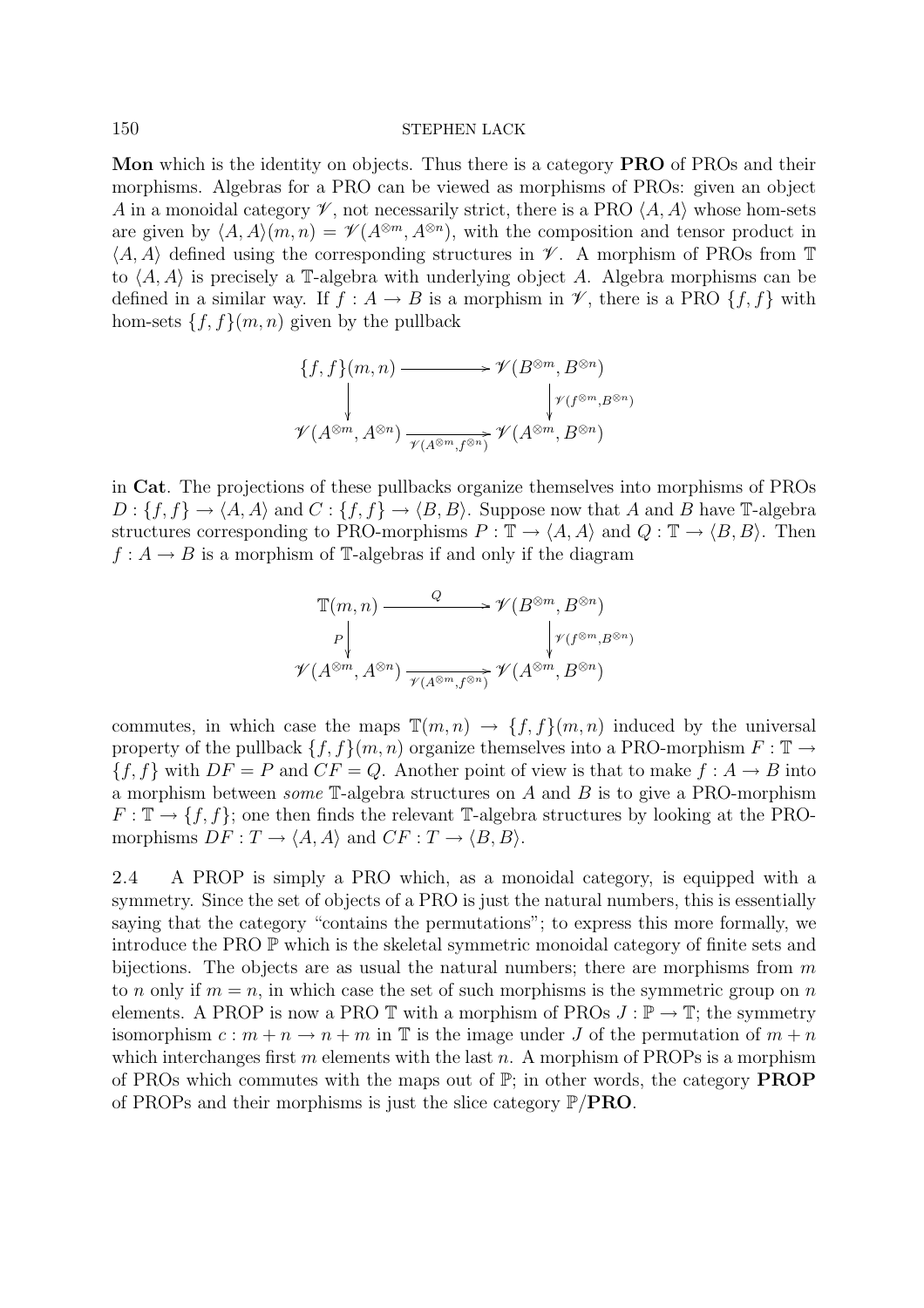2.5 For a symmetric strict monoidal category  $\mathscr V$ , an algebra in  $\mathscr V$  of the PROP  $\mathbb T$  is a symmetric strict monoidal functor from  $\mathbb T$  to  $\mathscr V$ , while a morphism of such algebras is a monoidal natural transformation. If  $\mathscr V$  is an arbitrary symmetric monoidal category (not necessarily strict) then for an object A of  $\mathscr V$ , the PRO  $\langle A, A \rangle$  is canonically a PROP, and A becomes an algebra of  $\mathbb T$  when there is given a PROP morphism from  $\mathbb T$  to  $\langle A, A \rangle$ ; similarly  $\{f, f\}$  is a PROP and can be used to define morphisms of algebras.

2.6 If we need to distinguish between a PROP  $\mathbb T$  and its underlying PRO, obtained by forgetting the symmetry, we write  $\mathbb{T}_0$  for the latter. In particular, it is important to note that although every  $\mathbb{T}$ -algebra is a  $\mathbb{T}_0$ -algebra, the converse is false. On the other hand, there is no distinction between the corresponding notions of morphism, and the category of T-algebras is a full subcategory of the category of  $\mathbb{T}_0$ -algebras.

### 3. Distributive laws for PROs

3.1 Given monads  $T = (T, \mu, \eta)$  and  $S = (S, \mu, \eta)$  on a category  $\mathscr{C}$ , a distributive law [1] of T over S consists of a natural transformation  $\lambda: TS \to ST$  satisfying various conditions; one way of expressing these conditions is that ST becomes a monad with multiplication and unit given by

$$
STST \xrightarrow{\text{SAT}} SSTT \xrightarrow{\text{SS}\mu} SST \xrightarrow{\mu T} ST
$$

$$
1 \xrightarrow{\eta} S \xrightarrow{\text{S}\eta} ST.
$$

Street [13] showed that the whole theory of monads, distributive laws, Eilenberg-Moore objects, and so on, can be developed in the context of an arbitrary bicategory (actually Street worked with a 2-category, but the modifications for dealing with a bicategory are relatively minor, and in any case by the coherence theorem [10] for bicategories one can always replace a bicategory by a biequivalent 2-category). The "formal theory of monads" of [13] was further developed by Street and the author in [6].

We shall often work with bicategories with only one object; these are essentially the same thing as monoidal categories: the objects of the monoidal category are the 1-cells of the bicategory, and the tensor product becomes the composition of 1-cells. A monad in a one-object bicategory is the same thing as a monoid (or algebra) in the monoidal category. Thus we can consider monoids  $T = (T, \mu, \eta)$  and  $S = (S, \mu, \eta)$  with a distributive law  $\lambda: T \otimes S \to S \otimes T$ , and this induces a monoid structure on  $S \otimes T$ . The following is an immediate generalization of a result of Beck: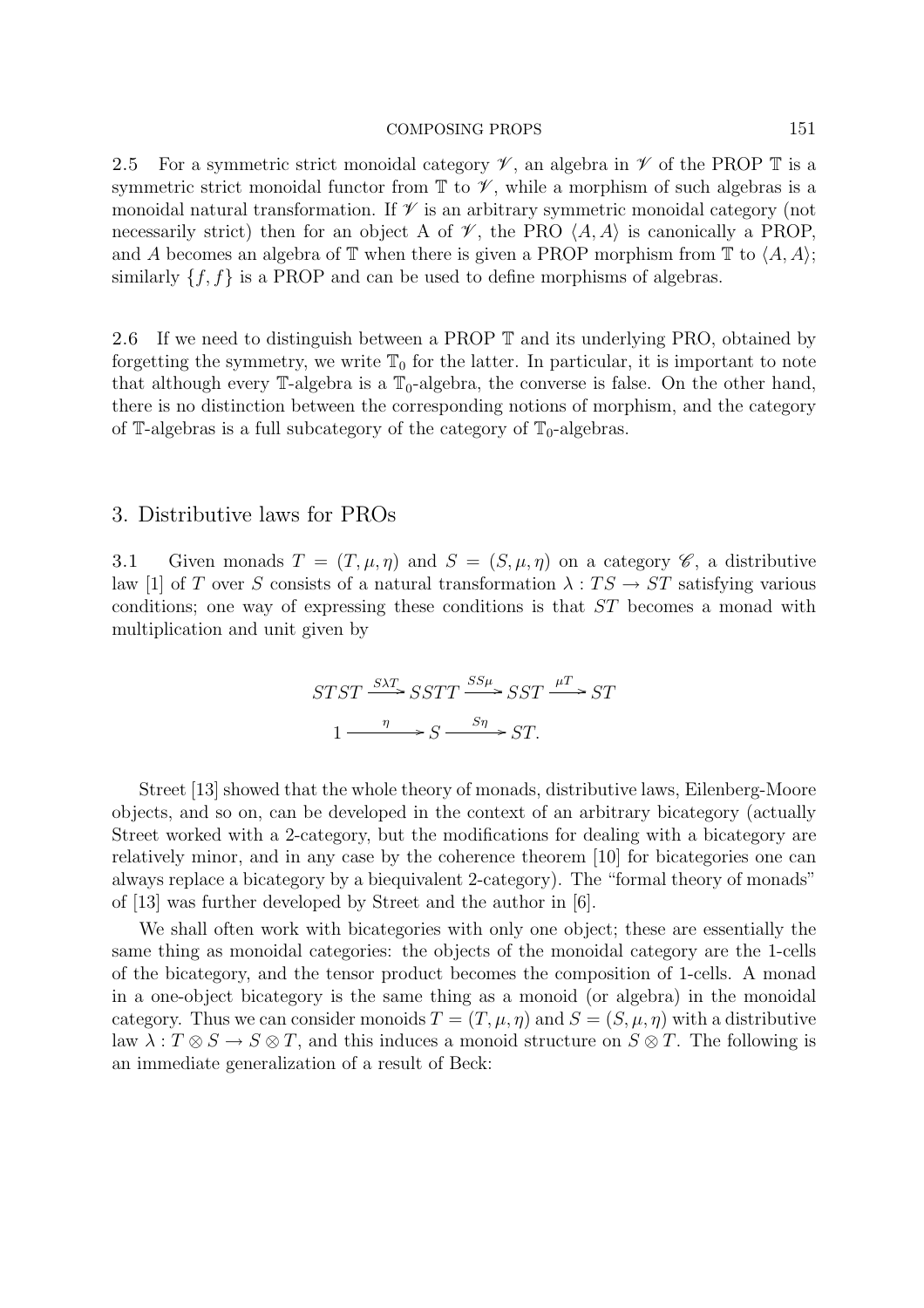3.2. PROPOSITION. There is a bijection between monoid maps  $S \otimes T \rightarrow R$  and pairs  $f : S \to R$  and  $g : T \to R$  of monoid maps making the diagram



commute, where m denotes the multiplication of the monoid R. The bijection sends the pair  $(f,g)$  to the map  $m(f \otimes g) : S \otimes T \to R$  along the bottom of the diagram.

3.3 The case of monads in the bicategory **Span** was studied in detail by Rosebrugh and Wood in [12], where the name **set-mat** was used rather than **Span**. An object of **Span** is just a set, while a morphism from  $X$  to  $Y$  consists of a set  $E$  with functions  $d: E \to X$  and  $c: E \to Y$ . A 2-cell from  $(E, d, c)$  to  $(E', d', c')$  consists of a morphism  $E \to E'$  compatible with the maps into X and Y. The 1-cells are composed by pullback; with the evident compositions of 2-cell this gives a bicategory. A monad in **Span** consists of a set X, an endomap of X in the form of a set E with functions  $d, c : E \to X$ , an associative multiplication  $m: E \times_X E \to E$ , with a unit  $X \to E$ ; in other words, a monad in **Span** is precisely a category. A distributive law between two such monads allows one to "compose" the corresponding categories. The "composite" category can be factorized into its constituent parts, and this amounts to giving a certain sort of "strict" factorization system on the category, as is explained in [12]. In these strict factorization systems, there are as usual two subcategories  $\mathscr E$  and  $\mathscr M$ , and every arrow has a *unique* factorization (not just unique up to isomorphism) as an *E* followed by an *M*. This uniqueness means however that only the identities are contained in both  $\mathscr E$  and  $\mathscr M$ , not all the isomorphisms. Thus a strict factorization system in this sense is not (strictly speaking!) a factorization system, although it does induce one when one closes  $\mathscr E$  and  $\mathscr M$  under composition with isomorphisms.

3.4 Given any category  $\mathscr C$  with pullbacks one can construct the bicategory  $\text{Span}(\mathscr C)$ of spans in  $\mathscr{C}$ , consider monads in it, and distributive laws between them. We shall use the symbol  $\otimes$  to denote composition in **Span**( $\mathscr{C}$ ). Just as in the case  $\mathscr{C} =$  **Set**, a monad in  $\text{Span}(\mathscr{C})$  is precisely an internal category in  $\mathscr{C}$ . Once again, distributive laws between such monads allow one to "compose" the corresponding categories, and such composite categories have a strict factorization system, in the evident *C* -internal sense. (The possibility of working in  $\text{Span}(\mathscr{C})$  rather than **Span** was pointed out already in  $[12]$ .)

3.5 Here we are interested in the case  $\mathscr{C} = \mathbf{Mon}$ . The forgetful functor  $U : \mathbf{Mon} \to$ **Set** preserves finite limits, and so induces a homomorphism of bicategories **Span**(U) :  $\text{Span}(\text{Mon}) \rightarrow \text{Span}(\text{Set})$ , which takes monads to monads (by taking a strict monoidal category to its underlying category), distributive laws to distributive laws, and so on.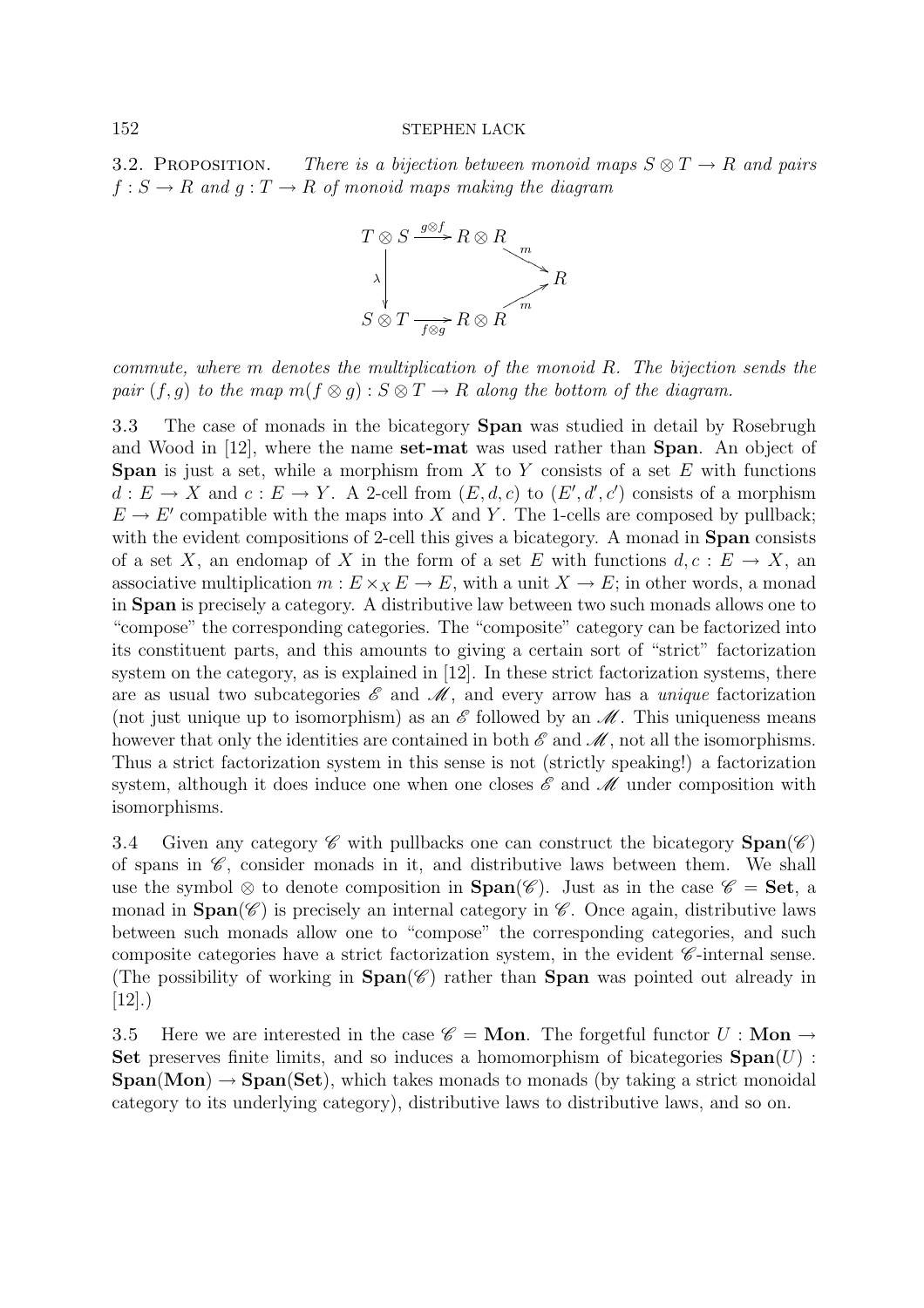As we have seen, a monad in **Span**(**Mon**) is a category in **Mon**, and a PRO is such a category whose monoid of objects is N; in other words, a monad in **Span**(**Mon**) on the object N. We shall write  $\mathcal N$  for the monoidal category **Span**(Mon)(N, N) of spans of monoids from  $\mathbb N$  to  $\mathbb N$ , with tensor product given by composition. Then the category **PRO** of PROs is just the category of monoids in *N*. We define a distributive law between PROs to be a distributive law between the corresponding monads in **Span**(**Mon**); that is, between the corresponding monoids in *N* .

3.6 In the notation of [12], a distributive law in **Span** between categories *E* and *M* with the same set of objects involves giving, for each  $m : A \to B$  in  $\mathcal M$  and  $e : B \to C$ in  $\mathscr E$ , an object  $e_\lambda m$ , a morphism  $e_\varepsilon m : A \to e_\lambda m$  in  $\mathscr E$ , and a morphism  $e_\mu m : e_\lambda m \to B$ in *M* satisfying various conditions. The maps  $e_{\mu}m$  and  $e_{\varepsilon}m$  will give the factorization in the composite category of the composite  $em: A \rightarrow C$ .

If T and S are PROs, and  $L : T \otimes S \to S \otimes T$  is a distributive law, we adapt slightly the notation of [12]: given  $\sigma : m \to n$  in S and  $\tau : n \to p$  in T, we write  $\sigma_{\mathbb{T}} \tau : m \to \sigma_L \tau$  and  $\sigma_{\mathbb{S}} \tau : \sigma_L \tau \to p$  for the induced maps. As we saw above, the homomorphism of bicategories  $\text{Span}(U)$  :  $\text{Span}(\text{Mon}) \rightarrow \text{Span}$  takes distributive laws to distributive laws, and so a distributive law between PROs induces a distributive law between their underlying categories. Conversely, a distributive law between the underlying categories of two PROs is a distributive law of PROs if and only if the operations  $\sigma_L \tau$ ,  $\sigma_{\mathbb{T}} \tau$  and  $\sigma_{\mathbb{S}} \tau$  are compatible with the monoidal structure:

3.7. THEOREM. A distributive law between  $PROs \mathbb{T}$  and  $\mathbb{S}$  consists of a distributive  $law L : \mathbb{T} \otimes \mathbb{S} \to \mathbb{S} \otimes \mathbb{T}$  between their underlying categories, for which

$$
(\sigma \otimes \sigma')_L(\tau \otimes \tau') = (\sigma_L \tau) \otimes (\sigma'_L \tau')
$$
  
\n
$$
(\sigma \otimes \sigma')_S(\tau \otimes \tau') = (\sigma_S \tau) \otimes (\sigma'_S \tau')
$$
  
\n
$$
(\sigma \otimes \sigma')_{\mathbb{T}}(\tau \otimes \tau') = (\sigma_{\mathbb{T}} \tau) \otimes (\sigma'_{\mathbb{T}} \tau').
$$

As usual, a distributive law induces a composite monad, and this composite monad has a strict factorization system, where the two subcategories are actually strict monoidal subcategories. Thus a strict factorization system on a PRO is nothing but a strict factorization system on its underlying category, for which the two subcategories are closed under the tensor product:

3.8. THEOREM. A PRO R is the composite  $\mathcal{S} \otimes \mathbb{T}$  of PROs  $\mathcal{S}$  and  $\mathbb{T}$  if and only if  $\mathcal{S}$ and  $\mathbb T$  are subcategories of  $\mathbb R$ , closed under the tensor product, and every map in  $\mathbb R$  has a unique factorization as a map in  $\mathbb T$  followed by a map in  $\mathbb S$ .

3.9 We now turn to  $\mathcal{S} \otimes \mathbb{T}$ -algebras, and show that they have the expected description, closely analogous to that of [1]. By Proposition 3.2 we can describe PRO-morphisms from  $\mathcal{S} \otimes \mathbb{T}$  to an arbitrary PRO R; we apply this in the case  $\mathbb{R} = \langle A, A \rangle$  to obtain a description of the algebras for  $\mathcal{S}\otimes\mathbb{T}$ . Recall that an R-algebra structure on A is just a PRO morphism from  $\mathbb R$  to  $\langle A, A \rangle$ , and that we use the same name for the morphism  $m \to n$  in  $\mathbb R$  and the induced map  $A^{\otimes m} \to A^{\otimes n}$  in the monoidal category  $\mathscr V$ .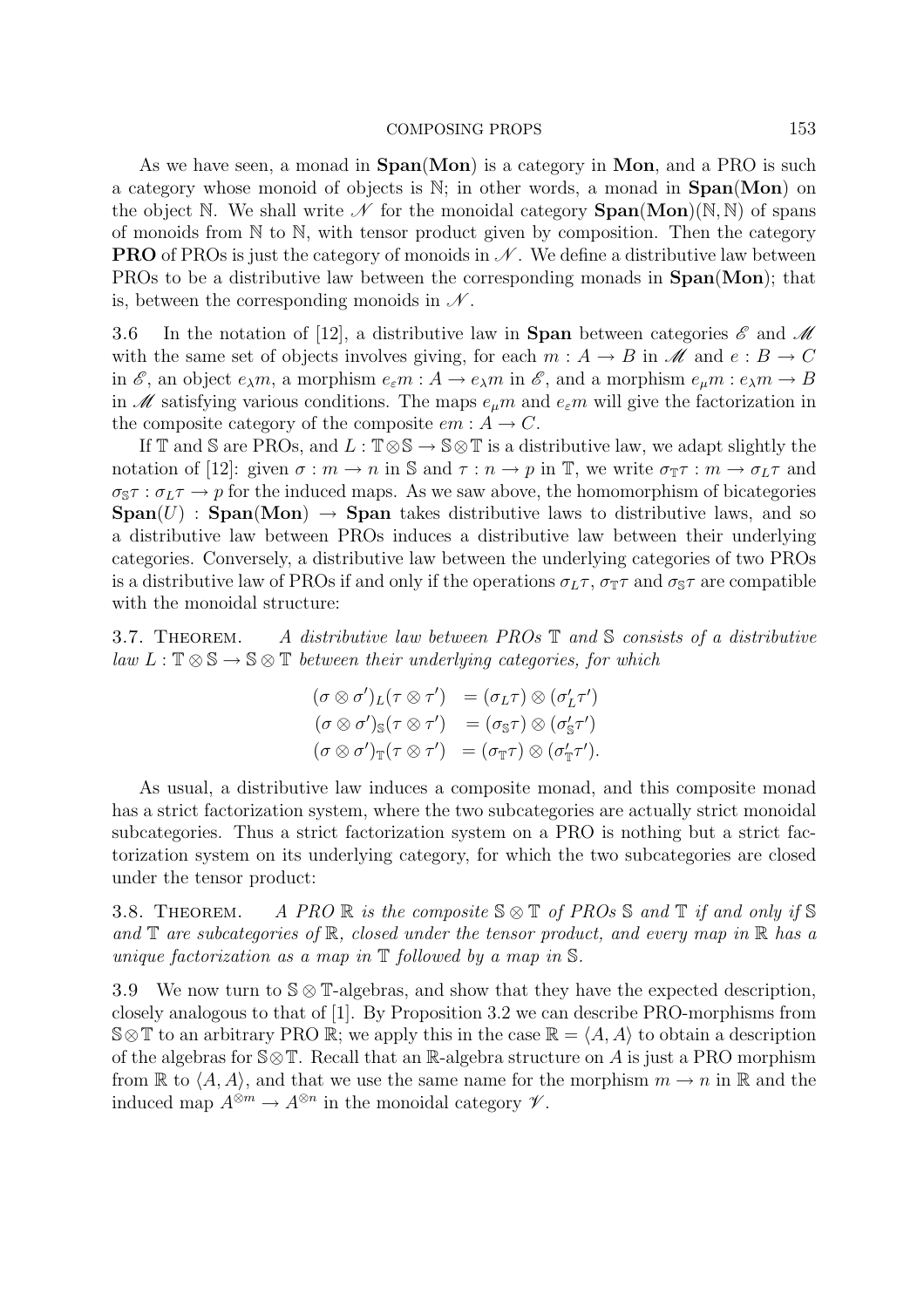3.10. PROPOSITION. If  $\mathbb{S} \otimes \mathbb{T}$  is a composite PRO induced by a distributive law  $L : \mathbb{T} \otimes \mathbb{S} \to \mathbb{S} \otimes \mathbb{T}$ , then an  $\mathbb{S} \otimes \mathbb{T}$ -algebra structure on A consists of an  $\mathbb{S}$ -algebra structure on A and a T-algebra structure on A subject to the condition that



commutes for all  $\sigma : m \to n$  in  $\mathbb S$  and  $\tau : n \to p$  in  $\mathbb T$ , where q denotes  $\sigma_L \tau$ .

3.11 In order to describe the morphisms of  $\mathcal{S} \otimes \mathbb{T}$ -algebras, we use the case  $\mathbb{R} = \{f, f\}$  of Proposition 3.2. To make f into a morphism of  $\mathcal{S} \otimes \mathbb{T}$ -algebras is to give a PRO-morphism  $F : \mathbb{S} \otimes \mathbb{T} \to \{f, f\}$  that is, to give PRO-morphisms  $F^{\mathbb{S}} : \mathbb{S} \to \{f, f\}$  and  $F^{\mathbb{T}} : \mathbb{T} \to \{f, f\}$ rendering commutative

$$
\mathbb{T} \otimes \mathbb{S} \xrightarrow{F^{\mathbb{T}} \otimes F^{\mathbb{S}}} \{f, f\} \otimes \{f, f\} \longrightarrow \{f, f\}.
$$
  

$$
\mathbb{S} \otimes \mathbb{T} \xrightarrow{F^{\mathbb{S}} \otimes F^{\mathbb{T}}} \{f, f\} \otimes \{f, \widehat{f}\}^M
$$
  

$$
\{f, f\}.
$$

By the universal property of the pullbacks defining  $\{f, f\}$ , commutativity of this diagram can be tested by composing with the projections  $D: \{f, f\} \to \langle A, A \rangle$  and  $C: \{f, f\} \to$  $\langle B,B \rangle$ . The resulting diagrams are

$$
\mathbb{T} \otimes \mathbb{S} \xrightarrow{(DF^{\mathbb{T}})\otimes (DF^{\mathbb{S}})} \langle A, A \rangle \otimes \langle A, A \rangle
$$
\n
$$
\downarrow
$$
\n
$$
\mathbb{S} \otimes \mathbb{T} \xrightarrow{(DF^{\mathbb{S}})\otimes (DF^{\mathbb{T}})} \langle A, A \rangle \otimes \langle A, A \rangle^M
$$
\n
$$
\langle A, A \rangle
$$

and a corresponding one for C; commutativity of these diagrams is part of the fact that A and B are  $\mathcal{S} \otimes \mathbb{T}$ -algebras, and so we have:

3.12. PROPOSITION. If  $\mathbb{S} \otimes \mathbb{T}$  is a composite PRO induced by a distributive law  $L : \mathbb{T} \otimes \mathbb{S} \to \mathbb{S} \otimes \mathbb{T}$ , and A and B have  $\mathbb{S} \otimes \mathbb{T}$ -algebra structures, then a morphism  $f: A \to B$  is a morphism of  $\mathbb{S} \otimes \mathbb{T}$ -algebras if and only if it is a morphism of  $\mathbb{S}$ -algebras and of T-algebras.

As warned, there are relatively few interesting examples of distributive laws between PROs (although there will be plenty of examples of distributive laws between PROPs). There are two cases worth mentioning though; both will be referred to again in Section 5.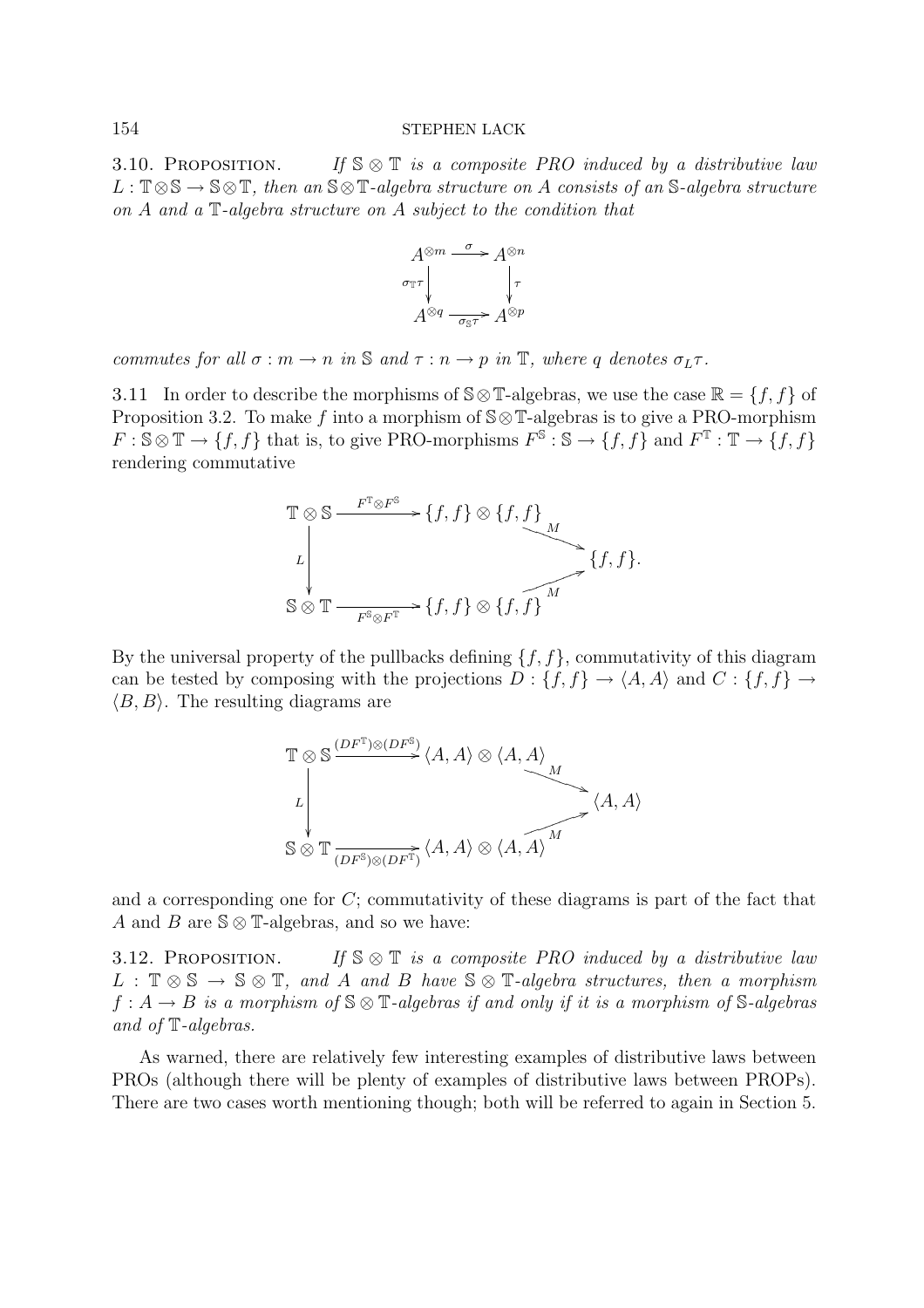3.13. EXAMPLE. Recall that  $\mathbb D$  is the PRO of finite ordinals, and that its algebras are the monoids. As a category, D has a well-known factorization system given by the surjections and the injections; since there are no non-identity isomorphisms this is actually a strict factorization system. Thus the category  $\mathbb D$  is a composite of the corresponding subcategories  $\mathbb{D}_e$  and  $\mathbb{D}_m$ , via a distributive law. Furthermore, these subcategories are closed under the tensor product, so they are themselves PROs, the distributive law is a distributive law of PROs, and the PRO  $\mathbb D$  is the composite of the PROs  $\mathbb D_e$  and  $\mathbb D_m$ . An algebra for  $\mathbb{D}_e$  in  $\mathscr V$  is a semigroup — that is, an object A with an associative multiplication  $m: A \otimes A \to A$  — while an algebra for  $\mathbb{D}_m$  is an *I-pointed object* — that is, an object A with an arbitrary map  $i: I \to A$ . The compatibility condition between the  $\mathbb{D}_e$ -structure and the  $\mathbb{D}_m$ -structure says precisely that i is a unit for the semigroup, so that A is in fact a monoid. A morphism in  $\mathscr V$  is of course a morphism of monoids if and only if it preserves the multiplication and the unit — that is, if and only if it is a morphism of  $\mathbb{D}_e$ -algebras and of  $\mathbb{D}_{m}$ -algebras.

3.14. EXAMPLE. The second example involves a distributive law  $L : \mathbb{P} \otimes \mathbb{D} \to \mathbb{D} \otimes \mathbb{P}$ , defined as follows. A morphism in  $\mathbb{P} \otimes \mathbb{D}$  from m to n is a pair  $(\pi, \varphi)$ , where  $\varphi : m \to n$ is an order-preserving map and  $\pi$  is a permutation of n. The image under L of  $(\pi,\varphi)$ will be a pair  $(\varphi_{\mathbb{D}} \pi, \varphi_{\mathbb{P}} \pi)$ , where  $\varphi_{\mathbb{P}} \pi$  is a permutation of m and  $\varphi_{\mathbb{D}} \pi : m \to n$  is an order-preserving map. The permutation may be specified by saying that, for  $i, j \in m$ , we have  $(\varphi_{\mathbb{P}}\pi)(i) < (\varphi_{\mathbb{P}}\pi)(j)$  if and only if either  $\pi\varphi i < \pi\varphi j$  or  $\varphi i = \varphi j$  and  $i < j$ . We now define  $\varphi_{\mathbb{D}} \pi : m \to n$  to be the unique morphism rendering commutative



and observe that  $\varphi_{\mathbb{D}}\pi$  is order-preserving. A routine calculation verifies that the equations for a distributive law hold, and so that  $\mathbb{D} \otimes \mathbb{P}$  becomes a PRO. In fact the canonical map  $\mathbb{P} \to \mathbb{D} \otimes \mathbb{P}$  makes  $\mathbb{D} \otimes \mathbb{P}$  into a PROP, whose algebras are the monoids. The full subcategory of  $\mathbb{D} \otimes \mathbb{P}$  consisting of the objects n with  $n > 0$  was studied in [7, Section 6.1]. It is isomorphic to a category described in [5, p. 191] and in [11]: in the isomorphic category a morphism from m to n consists of a function  $f : m \to n$  equipped with a total order on each of the fibres. Both categories were described in [4], where the maps  $\mathbb{P}(n,n)\times\mathbb{D}(m,n)\to\mathbb{D}(m,n)\times\mathbb{P}(m,m)$  were informally called a "distributive law". We shall return to  $\mathbb{D} \otimes \mathbb{P}$  as a PROP in Section 5 below.

3.15 There is a subcategory  $\mathbb C$  of  $\mathbb P$  consisting of only those permutations of  $n = \{0 \leq \mathbb R\}$  $1 < \ldots < n-1$ } generated by the cycle  $(01 \ldots n-1)$ , but this subcategory is not closed under tensor product. The distributive law  $\mathbb{P} \otimes \mathbb{D} \to \mathbb{D} \otimes \mathbb{P}$  of *categories* restricts to a distributive law  $\mathbb{C} \otimes \mathbb{D} \to \mathbb{D} \otimes \mathbb{C}$ , but this is not a distributive law of PROs. The full subcategory of the composite category  $\mathbb{D} \otimes \mathbb{C}$  consisting of the objects n with  $n > 0$ , was studied in [7, Section 6.1], in connection with cyclic homology. We shall not consider it further.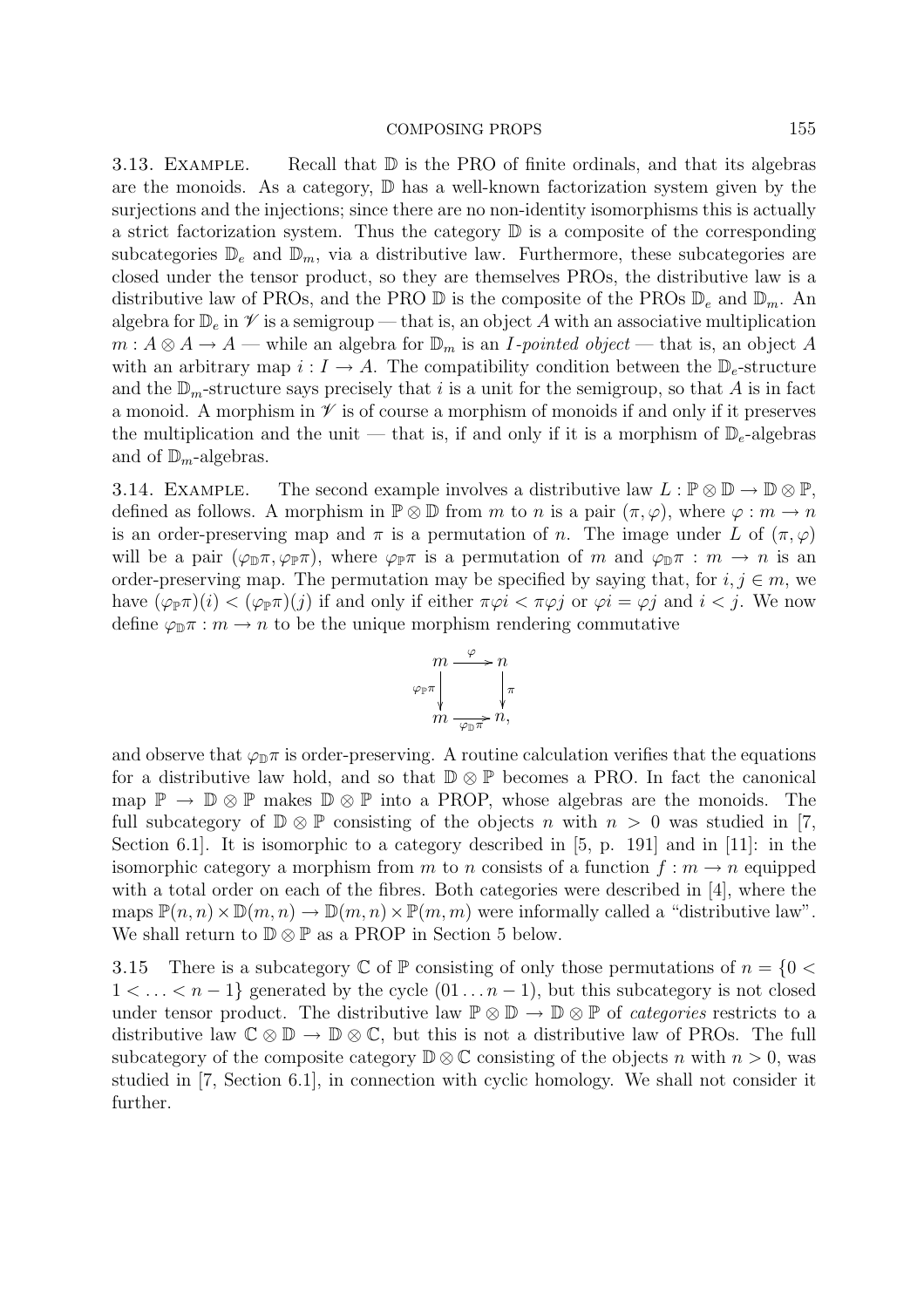# 4. Distributive laws for PROPs

4.1 In this section we come to distributive laws for PROPs. Given PROPs T and S, and a distributive law between their underlying PROs  $\mathbb{T}_0$  and  $\mathbb{S}_0$ , one obtains a composite PRO  $\mathbb{S}_0 \otimes \mathbb{T}_0$ . The problem is that this has two PROP structures, given by the maps  $\mathbb{P} \to \mathbb{T}_0 \to \mathbb{S}_0 \otimes \mathbb{T}_0$  and  $\mathbb{P} \to \mathbb{S}_0 \to \mathbb{S}_0 \otimes \mathbb{T}_0$ , since we have included the symmetry of S and that of T whereas really these two should be identified. In this case the correct notion of composite will be given by the coequalizer (in **PRO**) of these two maps  $\mathbb{P} \to \mathbb{S}_0 \otimes \mathbb{T}_0$ .

4.2 The example of bialgebras, discussed in the introduction, is typical: one doesn't know whether to regard the symmetry maps as being part of the monoid structure or as part of the comonoid structure. There is a further complication in that, in this case and many others, one does not even have a distributive law of the underlying PROs, but only some sort of "relaxed distributive law", in a sense related to, but not the same as, that of [12, Section 5]. Rather than work with relaxed distributive laws, we take the approach outlined in the following paragraph. This approach could clearly be adapted to give an alternative treatment of (non-strict) factorization systems to that in [12, Section 5] or [6, Example 3.5]. This alternative approach would involve profunctors between groupoids rather than spans between sets.

4.3 Let *N* be a monoidal category with colimits, preserved by tensoring on either side, and let  $\mathbb P$  be a fixed monoid in  $\mathscr N$ . There is a category  $\mathscr P$  of left  $\mathbb P$ -, right  $\mathbb P$ -bimodules, and this category is itself monoidal via a tensor product  $\otimes_{\mathbb{P}}$  given by "tensoring over  $\mathbb{P}$ ": the tensor product of bimodules  $A$  and  $B$  is given by the coequalizer

$$
A \otimes \mathbb{P} \otimes B \xrightarrow{P \otimes B} A \otimes B \longrightarrow A \otimes_{\mathbb{P}} B
$$

where  $\lambda$  is the left action of  $\mathbb P$  on B and  $\rho$  is the right action of  $\mathbb P$  on A. For purely formal reasons, the category  $\text{Mon}(\mathscr{P})$  of monoids in  $\mathscr{P}$  is equivalent to the slice category  $\mathbb{P}/\text{Mon}(\mathcal{N})$  of monoids in  $\mathcal{N}$  under the monoid  $\mathbb{P}$ . We apply this in the case  $\mathcal{N} =$  $\text{Span}(Mon)(\mathbb{N}, \mathbb{N})$  — the monoidal category of spans of monoids from  $\mathbb{N}$  to  $\mathbb{N}$ , with tensor product given by composition of spans. As we have seen, a monoid in  $\mathbb N$  is precisely a PRO, while a monoid with a monoid map out of  $\mathbb P$  is precisely a PROP. Thus the category **PROP** of PROPs may be seen as the category  $\text{Mon}(\mathscr{P})$  of monoids in  $\mathscr{P}$ . We now define a distributive law of PROPs to be a distributive law of monoids in  $\mathscr{P}$ : that is, a morphism  $\mathbb{T} \otimes_{\mathbb{P}} \mathbb{S} \to \mathbb{S} \otimes_{\mathbb{P}} \mathbb{T}$  of  $\mathbb{P}, \mathbb{P}$ -bimodules, satisfying the usual equations for distributive laws.

4.4 The description of the previous paragraph may be recast in the following terms. There is a bicategory **Prof**(**Mon**) whose objects are the internal categories in **Mon**, and whose morphisms are the internal profunctors (or modules). The monoidal category  $\mathbb P$ may be regarded as a category in **Mon**, and so as an object of **Prof**(**Mon**). A P,Pbimodule, in the sense of the previous paragraph, is just a morphism in **Prof**(**Mon**) from P to P. Thus a PROP is precisely a monad in the bicategory **Prof**(**Mon**) on the object P.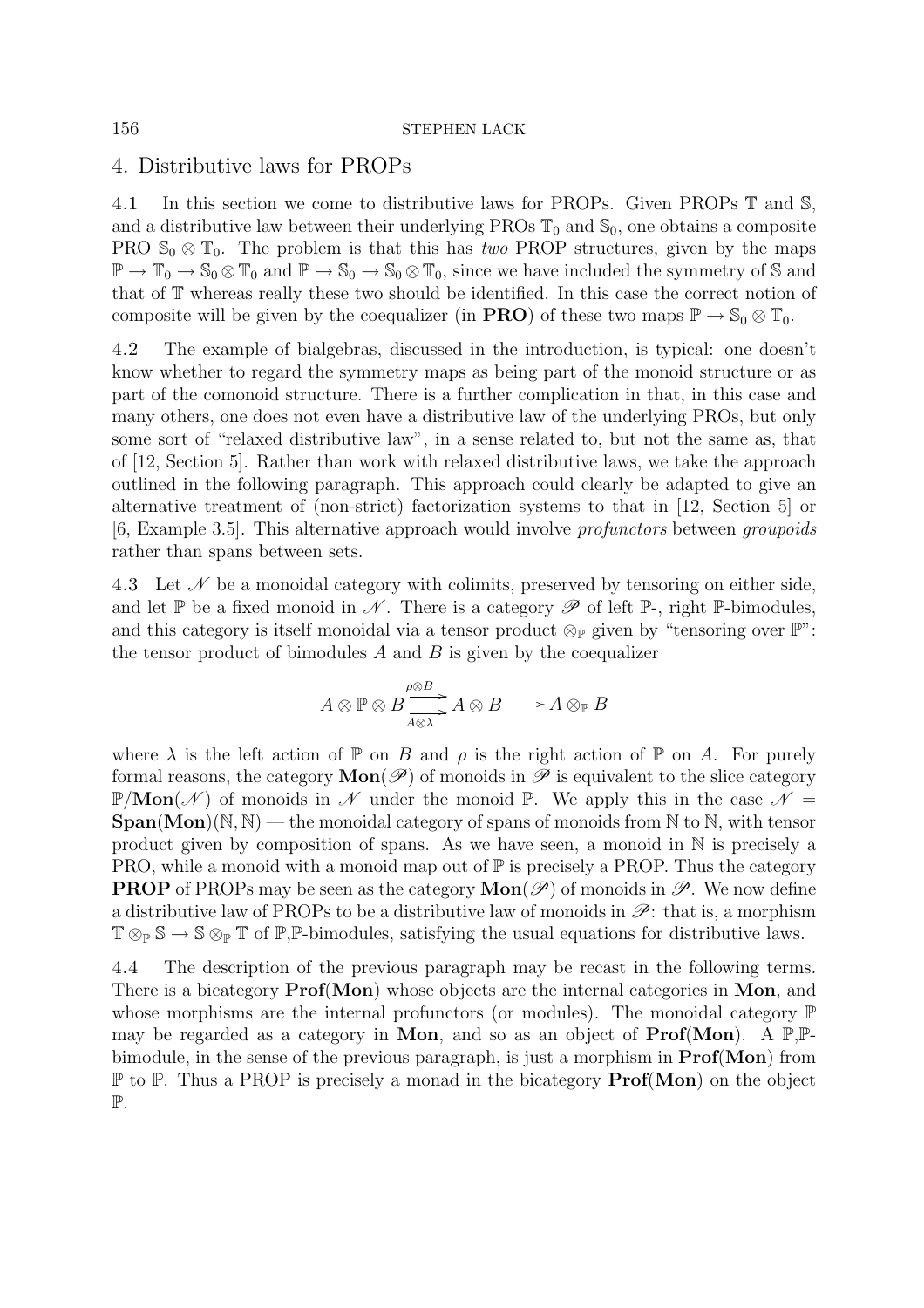4.5 The interpretation of a composite PROP  $\mathbb{S} \otimes_{\mathbb{P}} \mathbb{T}$  in terms of strict factorization systems is more complicated, since there is no reason in general why the maps  $\mathbb{S} \to \mathbb{S} \otimes_{\mathbb{P}} \mathbb{T}$ and  $\mathbb{T} \to \mathbb{S} \otimes_{\mathbb{P}} \mathbb{T}$  should be injective, and so we cannot suppose that S and T constitute subcategories. As an extreme example, consider the case where  $\mathbb S$  is  $\mathbb P$ , and  $\mathbb T$  is the chaotic category  $\mathbb{N}_{ch}$  on  $\mathbb{N}$ ; then  $\mathbb{S} \otimes \mathbb{T} \cong \mathbb{P} \otimes_{\mathbb{P}} \mathbb{N}_{ch} \cong \mathbb{N}_{ch}$ , so that  $\mathbb{S} \to \mathbb{S} \otimes_{\mathbb{P}} \mathbb{T}$  is the map  $\mathbb{P} \to \mathbb{N}_{ch}$ which sends all permutations of  $n$  to the same map.

For simplicity, we focus our attention on the case where the maps  $\mathbb{S} \to \mathbb{S} \otimes_{\mathbb{P}} \mathbb{T}$  and  $\mathbb{T} \to \mathbb{S} \otimes_{\mathbb{P}} \mathbb{T}$  are injective; this seems to cover the examples of interest.

4.6. THEOREM. Let  $\mathbb R$  be a PROP, and let  $\mathbb S$  and  $\mathbb T$  be subcategories of  $\mathbb R$  containing all the objects and all the symmetry isomorphisms, and closed under tensoring. Suppose that every map  $\rho$  in  $\mathbb R$  can be represented as a composite  $\rho = \sigma \tau$  with  $\sigma$  in  $\mathbb S$  and  $\tau$  in T, and that if  $\rho = \sigma' \tau'$  is another such representation, then there is a permutation  $\pi$ with  $\tau = \tau' \pi$  and  $\pi \sigma = \sigma'$ . Then R is the composite of S and T via a distributive law  $L: \mathbb{T} \otimes_{\mathbb{P}} \mathbb{S} \to \mathbb{S} \otimes_{\mathbb{P}} \mathbb{T}.$ 

**PROOF.** Given  $\sigma : m \to n$  in S and  $\tau : n \to p$  in T, factorize the composite  $\tau \sigma : m \to p$ in R as  $\tau_{\mathbb{T}}\sigma : m \to \tau_L\sigma$  (in T) followed by  $\tau_{\mathbb{S}}\sigma : \tau_L\sigma \to p$  (in S). The object  $\tau_L\sigma$  is uniquely determined, while the pair  $(\tau_{\mathbb{S}} \sigma, \tau_{\mathbb{F}} \sigma)$  is determined as a morphism of  $\mathbb{S} \otimes_{\mathbb{P}} \mathbb{T}$ . The uniqueness of factorizations up to the action of  $\mathbb P$  also guarantees that this defines a map  $L: \mathbb{T} \otimes_{\mathbb{P}} \mathbb{S} \to \mathbb{S} \otimes_{\mathbb{P}} \mathbb{T}$ . The equations for the distributive law follow from the associativity of composition in R. The inclusions  $\mathbb{S} \to \mathbb{R}$  and  $\mathbb{T} \to \mathbb{R}$  induce, by Proposition 3.2, a map  $\mathbb{S} \otimes_{\mathbb{P}} \mathbb{T} \to \mathbb{R}$  in **PROP**. This is full by the existence of factorizations, faithful by the uniqueness (modulo the actions of  $\mathbb{P}$ ) of factorizations, and is the identity on objects, so is an isomorphism.

Just as in the case of PROs, we have:

4.7. PROPOSITION. If  $\mathbb{S} \otimes_{\mathbb{P}} \mathbb{T}$  is a composite PROP induced by a distributive law  $L : \mathbb{T} \otimes_{\mathbb{P}} \mathbb{S} \to \mathbb{S} \otimes_{\mathbb{P}} \mathbb{T}$ , then an  $\mathbb{S} \otimes_{\mathbb{P}} \mathbb{T}$ -algebra structure on A consists of an S-algebra structure on A and a T-algebra structure on A subject to the condition that

$$
A^{\otimes m} \xrightarrow{\sigma} A^{\otimes n}
$$
  
\n
$$
\sigma_{\mathbb{T}} \uparrow \qquad \qquad \downarrow \tau
$$
  
\n
$$
A^{\otimes q} \xrightarrow{\sigma_{\mathbb{S}} \tau} A^{\otimes p}
$$

commutes for all  $\sigma : m \to n$  in  $\mathbb S$  and  $\tau : n \to p$  in  $\mathbb T$ , where q denotes  $\sigma_L \tau$ .

4.8. PROPOSITION. If  $\mathbb{S} \otimes_{\mathbb{P}} \mathbb{T}$  is a composite PROP induced by a distributive law  $L : \mathbb{T} \otimes_{\mathbb{P}} \mathbb{S} \to \mathbb{S} \otimes_{\mathbb{P}} \mathbb{T}$ , and A and B have  $\mathbb{S} \otimes_{\mathbb{P}} \mathbb{T}$ -algebra structures, then a morphism  $f: A \to B$  is a morphism of  $\mathbb{S} \otimes_{\mathbb{P}} \mathbb{T}$ -algebras if and only if it is a morphism of  $\mathbb{S}$ -algebras and of T-algebras.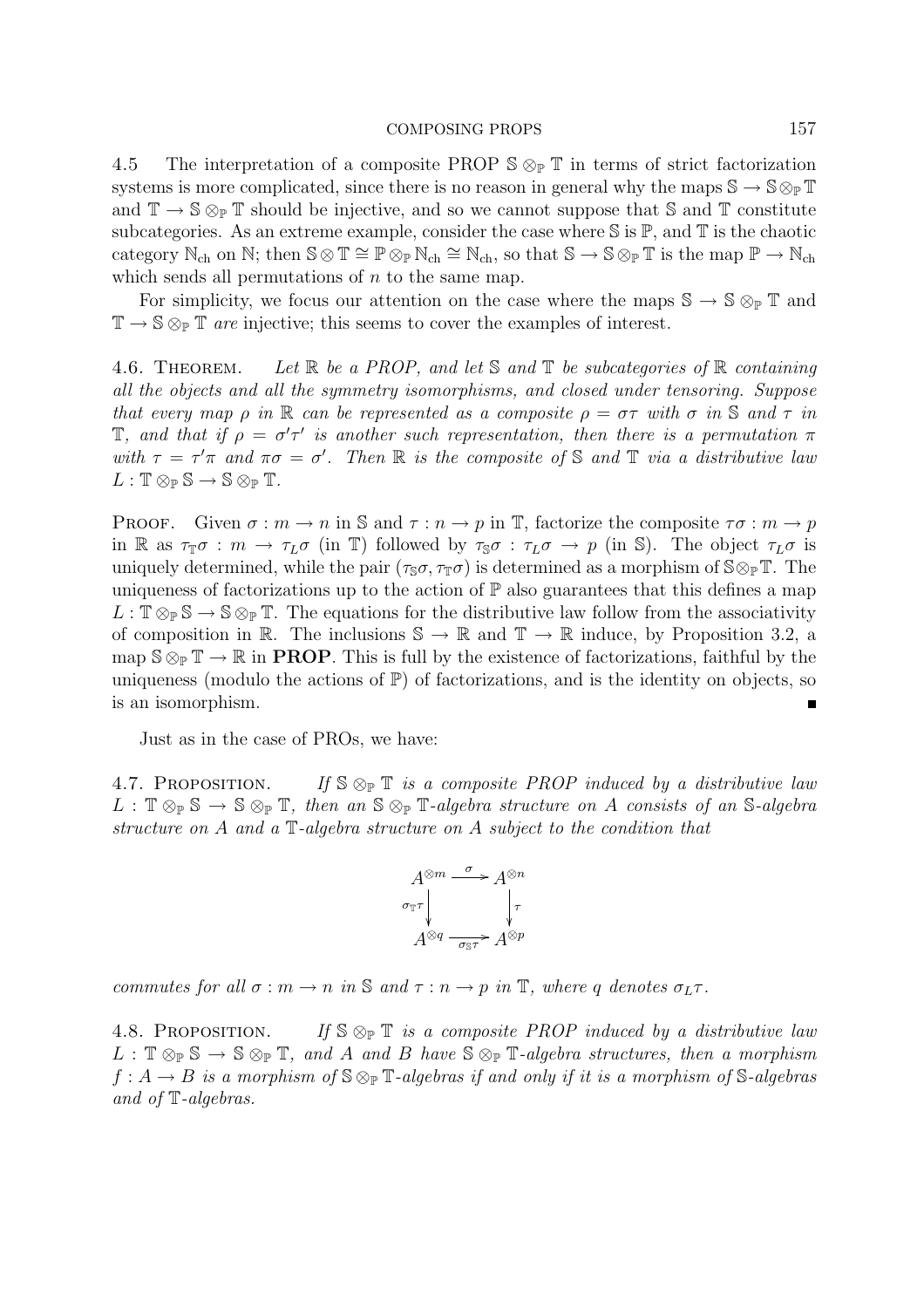# 5. Examples

In this section we look at examples of distributive laws between PROPs. Most of the PROPs were also described in [11].

5.1 Let  $\mathbb F$  be the skeletal category of finite sets, equipped with the monoidal structure given by disjoint union, and with the usual symmetry. This is a PROP whose algebras in a monoidal category  $\mathscr V$  are the commutative monoids in  $\mathscr V$ . We shall see below how F participates in various composite PROPs, but it is also itself a composite PROP, in a manner very similar to that in which the PRO D for monoids is a composite PRO. The category  $\mathbb F$  has subcategories  $\mathbb F_e$  and  $\mathbb F_m$  consisting of the surjections and the injections. These are closed under tensor product (disjoint union) and every arrow in F has an essentially unique factorization as a surjection followed by an injection. By Theorem 4.6, the PROP F is the composite  $\mathbb{F}_m \otimes_{\mathbb{F}} \mathbb{F}_e$  of  $\mathbb{F}_e$  and  $\mathbb{F}_m$ . The  $\mathbb{F}_e$ -algebras are the commutative semigroups, and the  $\mathbb{F}_m$ -algebras are the *I*-pointed objects.

5.2 The opposite  $\mathbb{F}^{\text{op}}$  of  $\mathbb{F}$  is also a PROP; its algebras are the cocommutative comonoids. It is a composite  $\mathbb{F}_e^{\text{op}} \otimes_{\mathbb{P}} \mathbb{F}_m^{\text{op}}$ .

5.3 A morphism in  $\mathbb{F} \otimes \mathbb{F}^{op}$  from m to n consists of morphism  $p \to m$  and  $p \to n$  in  $\mathbb{F}$ ; that is, of a *span* in  $\mathbb{F}$ . The spans



become equal in  $\mathbb{F} \otimes_{\mathbb{P}} \mathbb{F}^{op}$  if there is a map  $\pi : p \to p'$  with  $\alpha' \pi = \alpha$  and  $\delta \pi = \beta$  (of course this implies that  $p = p'$  in other words if the spans are isomorphic as 1-cells in the bicategory **Span**(F) of spans in F. Similarly, a morphism in  $\mathbb{F}^{\text{op}} \otimes \mathbb{F}$  from m to n is a cospan in F, and we can obtain from it a span by forming the pullback.



This defines a map  $\mathbb{F}^{op} \otimes \mathbb{F} \to \mathbb{F} \otimes \mathbb{F}^{op}$  which, by the usual pasting properties of pullbacks, induces a map  $\mathbb{F}^{op} \otimes_{\mathbb{P}} \mathbb{F} \to \mathbb{F} \otimes_{\mathbb{P}} \mathbb{F}^{op}$  satisfying the equations for a distributive law. Thus we obtain a composite PROP  $\mathbb{F} \otimes_{\mathbb{P}} \mathbb{F}^{op}$ ; it is the *classifying category* [2] of the bicategory **Span**(F), obtained by identifying isomorphic 1-cells, and then throwing away the 2-cells. We may calculate the algebras of  $\mathbb{F} \otimes_{\mathbb{P}} \mathbb{F}^{op}$  using Proposition 4.7. An algebra for  $\mathbb{F} \otimes_{\mathbb{P}} \mathbb{F}^{op}$  should consist of an object A with an  $\mathbb{F}^{op}$ -algebra structure (a cocommutative comonoid structure) and an F-algebra structure (commutative monoid structure) subject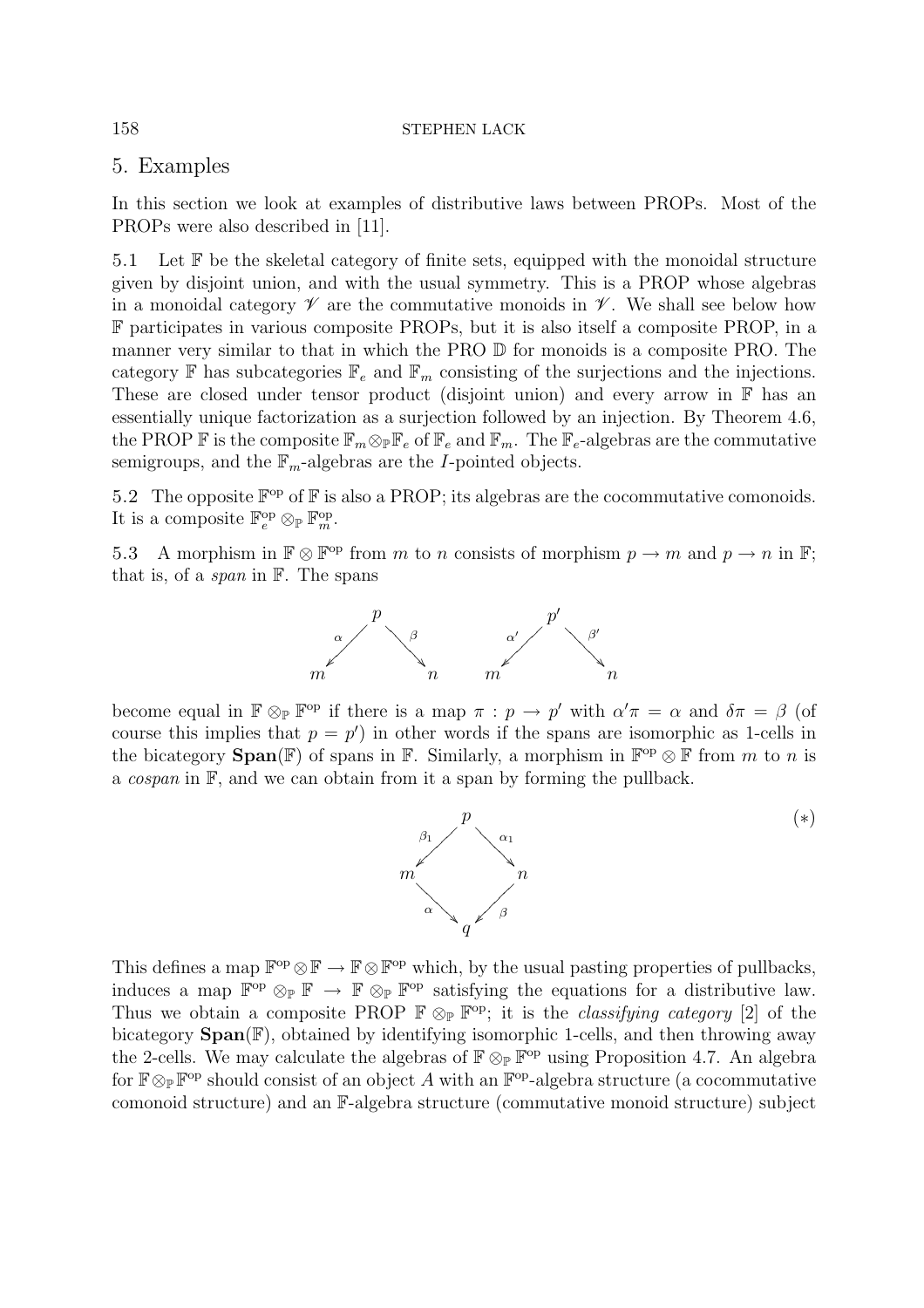to a compatibility condition for each morphism in  $\mathbb{F}^{op} \otimes_{\mathbb{P}} \mathbb{F}$ ; in other words, for each pullback as in (\*) above. For a map  $\alpha : m \to n$  in F we write, as usual,  $\alpha$  for the corresponding structure map  $A^{\otimes m} \to A^{\otimes n}$  of an F-algebra A, but we write  $\alpha^* : A^{\otimes n} \to$  $A^{\otimes m}$  for the corresponding structure map of an  $\mathbb{F}^{\text{op}}$ -algebra. The compatibility condition amounts to commutativity of the diagram



for each pullback diagram  $(*)$  in F. Since every such diagram is a coproduct of diagrams in which  $q = 1$ , it will suffice to consider the case  $q = 1$ . By an inductive argument a further reduction is possible to the cases where m and n are either 2 or 0. If  $m = n = 2$ and  $q = 1$ , then the resulting commutativity condition is



which is the usual condition that  $\delta : A \to A \otimes A$  preserve the multiplication. The remaining three conditions can be similarly described, and we conclude that the  $\mathbb{F} \otimes_{\mathbb{P}} \mathbb{F}^{op}$ algebras are precisely the commutative and cocommutative bialgebras; by Proposition 4.8 the  $\mathbb{F} \otimes_{\mathbb{P}} \mathbb{F}^{op}$ -morphisms are likewise the bialgebra morphisms: that is, the maps which preserve both the algebra/monoid and the coalgebra/comonoid structure.

An alternative description of this PROP is given in [11]: it is (isomorphic to) the category of finitely generated free commutative monoids. The isomorphism is easily understood: to give a span



in F is, up to isomorphism, to give the cardinality of each fibre of the map  $p \to m \times n$ , which in turn is to give a function  $m \times n \to \mathbb{N}$ . Finally this may be viewed as a function  $m \to \mathbb{N}^n$  or as a homomorphism  $\mathbb{N}^m \to \mathbb{N}^n$  of (free, finitely generated) commutative monoids.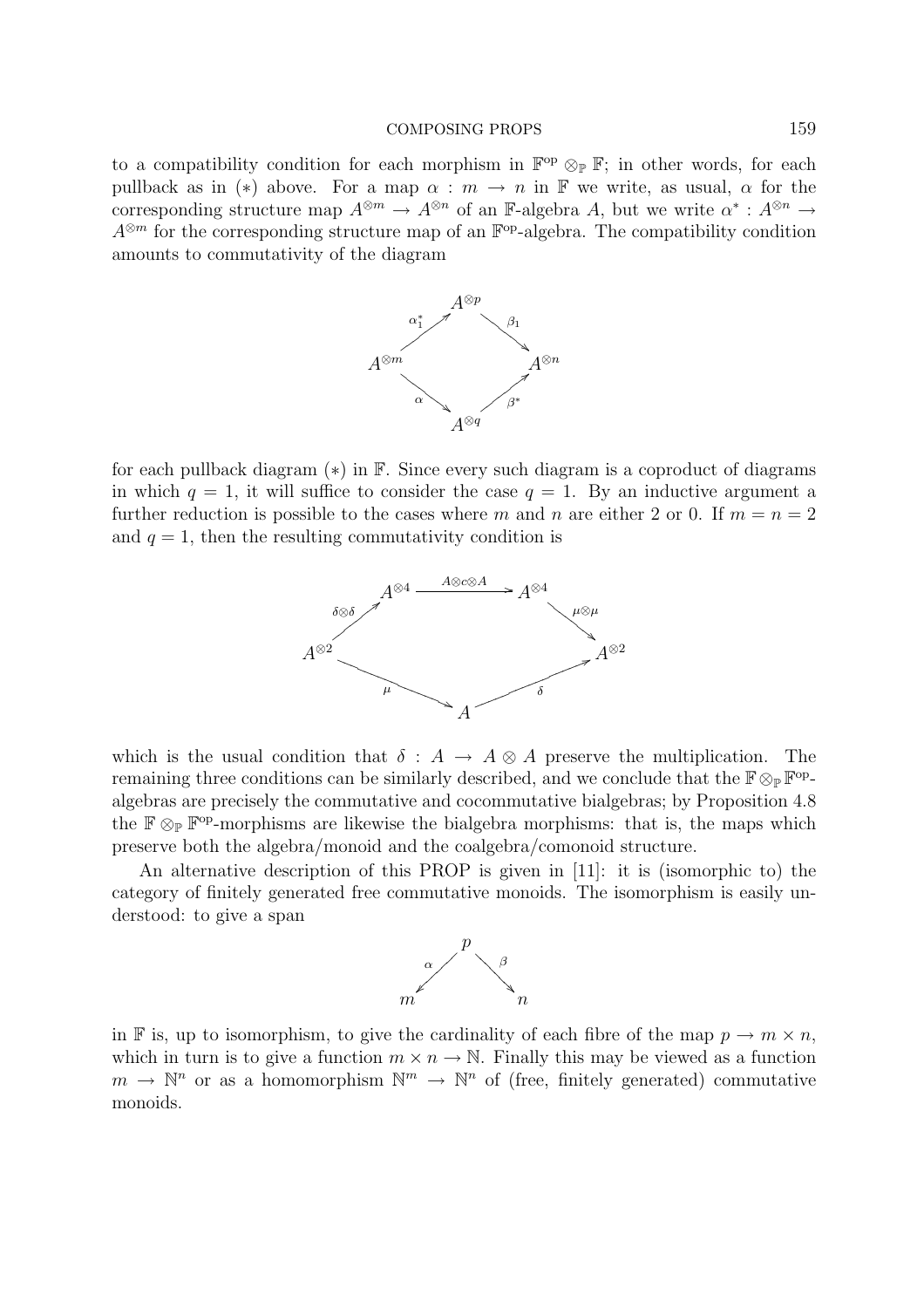5.4 Next we consider cospans rather than spans. A cospan in  $\mathbb F$  is the same as a map in  $\mathbb{F}^{\text{op}}\otimes\mathbb{F}$ , and the isomorphism classes of cospans in  $\mathbb{F}$  are the maps in  $\mathbb{F}^{\text{op}}\otimes_{\mathbb{F}}\mathbb{F}$ . Composition of cospans via pushout defines a distributive law  $\mathbb{F} \otimes_{\mathbb{P}} \mathbb{F}^{op} \to \mathbb{F}^{op} \otimes_{\mathbb{P}} \mathbb{F}$  and the resulting composite category  $\mathbb{F}^{\text{op}} \otimes_{\mathbb{P}} \mathbb{F}$  is the classifying category of the bicategory of cospans in **F.** Once again an algebra for  $\mathbb{F}^{\text{op}} \otimes_{\mathbb{P}} \mathbb{F}$  will be an object A with a commutative monoid structure and a cocommutative comonoid structure, subject to compatibility conditions: there will be a condition for every *pushout* in  $\mathbb{F}$ . This time it suffices to consider just two pushouts:



and the corresponding commutativity conditions are



which are precisely axioms (U) and (D) of [3], so that the  $\mathbb{F}^{\text{op}} \otimes_{\mathbb{P}} \mathbb{F}$ -algebras are precisely the commutative separable algebras of [3].

5.5 In Example 3.14 we saw how to construct a composite PRO  $\mathbb{D} \otimes \mathbb{P}$ , and that the canonical map  $\mathbb{P} \to \mathbb{D} \otimes \mathbb{P}$  made this into a PROP. By Proposition 3.10, an algebra for the PRO ( $\mathbb{D}\otimes\mathbb{P}$ )<sub>0</sub> consists of an object A in a symmetric monoidal category, with  $\mathbb{D}$ -algebra and  $\mathbb{P}\text{-algebra structures on }A$  satisfying a compatibility condition. A  $\mathbb{D}\text{-algebra structure}$ is a monoid structure; a P-algebra structure involves an isomorphism  $\pi : A^{\otimes n} \to A^{\otimes n}$  for each permutation  $\pi$  of n. The  $(\mathbb{D} \otimes \mathbb{P})_0$ -algebra A is a  $\mathbb{D} \otimes \mathbb{P}$ -algebra if and only if the isomorphisms  $\pi : A^{\otimes n} \to A^{\otimes n}$  are those induced by the symmetry. The compatibility condition is then a consequence of the naturality of the symmetry isomorphisms, and so the algebras of the PROP are just the monoids; similarly, the algebra morphisms are the monoid morphisms.

There are also distributive laws of PROs  $\mathbb{P}\otimes\mathbb{D}_m\to\mathbb{D}_m\otimes\mathbb{P}$  and  $\mathbb{P}\otimes\mathbb{D}_e\to\mathbb{D}_e\otimes\mathbb{P}$ inducing composite PROs  $\mathbb{D}_m \otimes \mathbb{P}$  and  $\mathbb{D}_e \otimes \mathbb{P}$ , and these have canonical PROP structures. Moreover, tensoring over  $\mathbb P$  with a free  $\mathbb P$ -module behaves in the usual way, and we have  $\mathbb{D}_m \otimes \mathbb{P} \otimes_{\mathbb{P}} \mathbb{D}_e \otimes \mathbb{P} \cong \mathbb{D}_m \otimes \mathbb{D}_e \otimes \mathbb{P} \cong \mathbb{D} \otimes \mathbb{P}$ , and the PROP  $\mathbb{D} \otimes \mathbb{P}$  is indeed the composite of  $\mathbb{D}_m \otimes \mathbb{P}$  and  $\mathbb{D}_e \otimes \mathbb{P}$  via a distributive law of PROPs.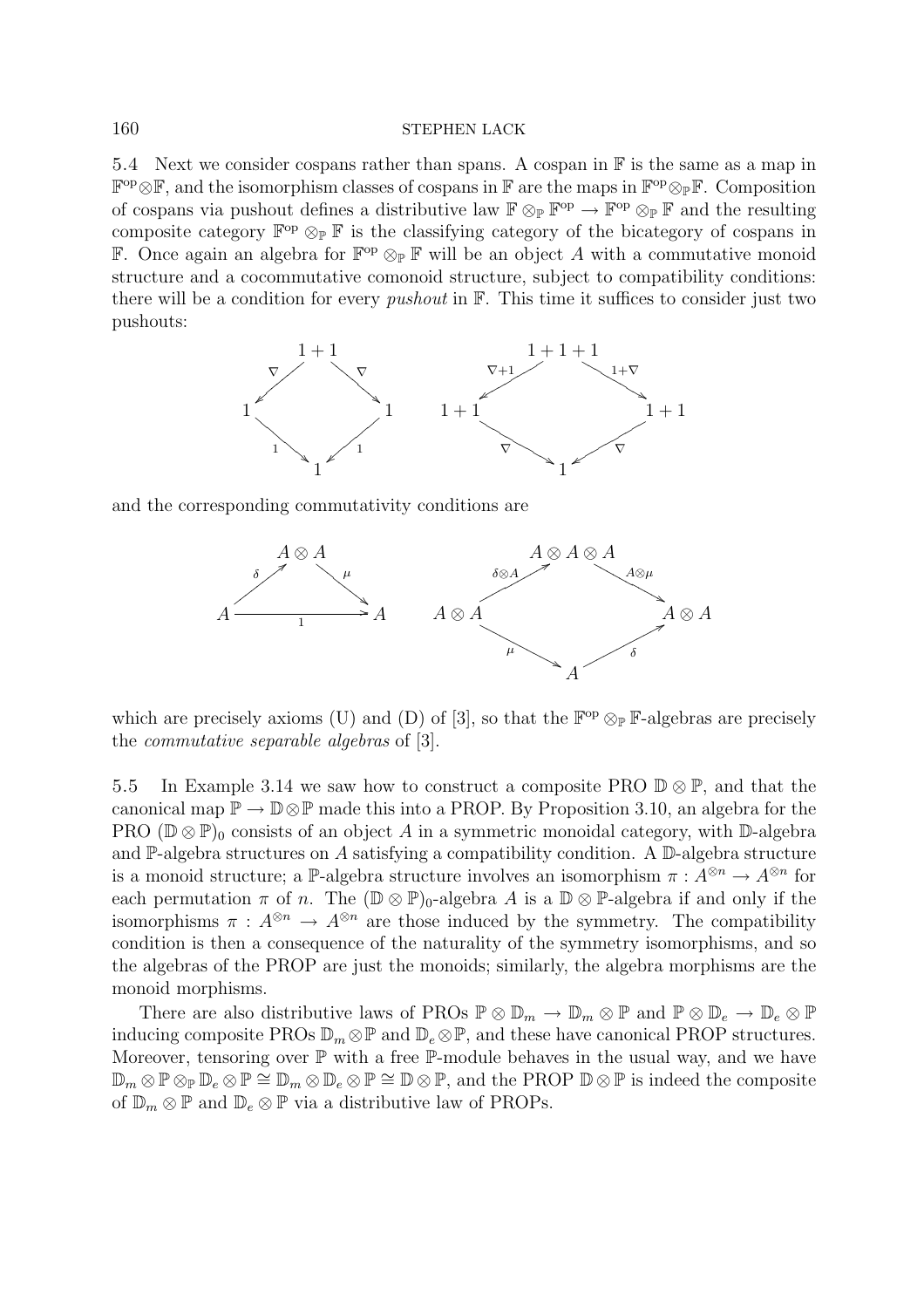5.6 Just as  $\mathbb{D} \otimes \mathbb{P}$  is the PROP for monoids, so  $(\mathbb{D} \otimes \mathbb{P})^{\text{op}} \cong \mathbb{P}^{\text{op}} \otimes \mathbb{D}^{\text{op}} \cong \mathbb{P} \otimes \mathbb{D}^{\text{op}}$ is the PROP for comonoids. It is a composite of the PROPs  $\mathbb{P} \otimes \mathbb{D}_e^{\text{op}}$  and  $\mathbb{P} \otimes \mathbb{D}_m^{\text{op}}$ , via a distributive law of PROPs (the "opposite" of the distributive law in the previous paragraph).

5.7 There is a distributive law  $L : \mathbb{F}^{\text{op}} \otimes \mathbb{D} \to \mathbb{D} \otimes \mathbb{F}^{\text{op}}$  of PROs, which makes  $\mathbb{D} \otimes \mathbb{F}^{\text{op}}$  into a composite PRO. A morphism in  $\mathbb{F}^{\text{op}} \otimes \mathbb{D}$  from m to n is a pair  $(f, \varphi)$ , where  $\varphi : m \to p$ is order-preserving and  $f: n \to p$  is arbitrary. One now forms the pullback



in **Set**, where q is given the unique ordering for which  $\psi$  is order-preserving and q is order-preserving on the fibres of  $\psi$ . In other words, for elements i and j of q, we have  $i \leq j$  if and only if  $qi < qj$  or both  $qi = qj$  and  $i \leq j$ . We now define  $L(f, \varphi)$  to be  $(\psi, g)$ : the distributive law axioms are easily verified, and so  $\mathbb{D}\otimes\mathbb{F}^{op}$  becomes a PRO. It becomes a PROP via the PROP structure  $\mathbb{P} \to \mathbb{F}^{op}$  of  $\mathbb{F}^{op}$  and the canonical map  $\mathbb{F}^{op} \to \mathbb{D} \otimes \mathbb{F}^{op}$ . An object A of a symmetric monoidal category  $\mathscr V$  becomes a  $(\mathbb{D} \otimes \mathbb{F}^{op})_0$ -algebra if it is both a  $\mathbb{D}$ -algebra and a  $\mathbb{F}_0^{\text{op}}$ -algebra, and the usual compatibility conditions hold; it is a D⊗  $\mathbb{F}^{\text{op}}$ -algebra if the  $\mathbb{F}_0^{\text{op}}$ -algebra is in fact an  $\mathbb{F}^{\text{op}}$ -algebra. A D-algebra is a monoid, an  $\mathbb{F}^{\text{op}}$ -algebra is a cocommutative comonoid, and compatibility involves a condition for each square (\*\*); but since each such square is a coproduct of squares with  $p = 1$  it suffices to consider this case. Very much as in Section 5.3 above, these conditions reduce to the condition that A be a bialgebra. One analyzes the algebra morphisms similarly, and deduces that  $\mathbb{D} \otimes \mathbb{F}^{op}$  is the PROP for cocommutative bialgebras.

We have described the PRO  $(\mathbb{D}\otimes \mathbb{F}^{\mathrm{op}})_0$  in terms of a distributive law  $\mathbb{F}_0^{\mathrm{op}}\otimes \mathbb{D}\to \mathbb{D}\otimes \mathbb{F}_0^{\mathrm{op}},$ but  $\mathbb{D} \otimes \mathbb{F}^{op}$  is also a composite PROP, via a distributive law

$$
\mathbb{F}^{\mathrm{op}} \otimes_{\mathbb{P}} (\mathbb{D} \otimes \mathbb{P}) \to (\mathbb{D} \otimes \mathbb{P}) \otimes_{\mathbb{P}} \mathbb{F}^{\mathrm{op}} \cong \mathbb{D} \otimes \mathbb{F}^{\mathrm{op}}
$$

of PROPs; we omit the details.

In [11] an alternative description of the PROP for cocommutative bialgebras was given: it is the opposite of the category of finitely generated free monoids.

5.8 Similarly, one can construct the PROP for commutative bialgebras as a composite PRO  $\mathbb{F} \otimes \mathbb{D}^{\text{op}}$  made into a PROP via the PROP structure of  $\mathbb{F}$ , or as a composite PROP  $\mathbb{F} \otimes_{\mathbb{P}} (\mathbb{P} \otimes \mathbb{D}^{\text{op}})$ , or as the category of finitely generated free monoids.

5.9 Our final example concerns the PROP for bialgebras (not necessarily commutative or cocommutative). Not surprisingly, this will involve a distributive law between the PROP  $\mathbb{D} \otimes \mathbb{P}$  for monoids/algebras and the PROP  $\mathbb{P} \otimes \mathbb{D}^{\text{op}}$  for comonoids/coalgebras, with the resulting composite being  $(\mathbb{D}\otimes\mathbb{P})\otimes_{\mathbb{P}}(\mathbb{P}\otimes\mathbb{D}^{\text{op}})\cong \mathbb{D}\otimes\mathbb{P}\otimes\mathbb{D}^{\text{op}}$ . To describe the distributive law, we first describe a map  $L_0 : \mathbb{D}^{\text{op}} \otimes \mathbb{D} \to \mathbb{D} \otimes \mathbb{P} \otimes \mathbb{D}^{\text{op}}$ . A morphism  $m \to n$  in  $\mathbb{D}^{\text{op}} \otimes \mathbb{D}$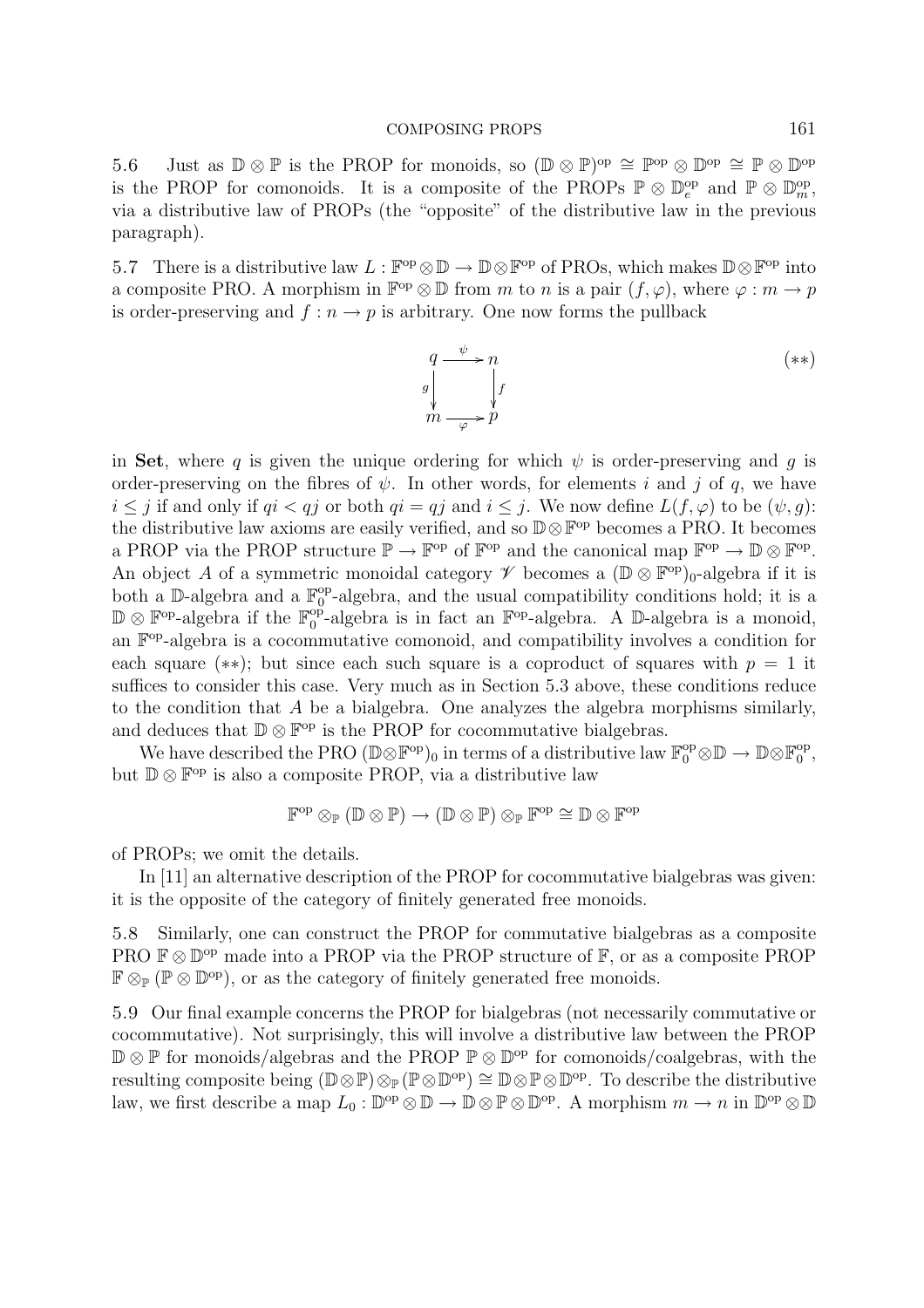is a pair  $(\psi, \varphi)$ , consisting of order-preserving maps  $\varphi : m \to p$  and  $\psi : n \to p$ . We form the pullback



in Set, and equip q with the unique order for which  $\psi'$  is order-preserving and f is orderpreserving on the fibres of  $\psi'$ . There is now a unique factorization of f as a permutation  $\pi$  followed by an order-preserving map  $\varphi': q \to n$ , with the property that  $\psi'\pi^{-1}$  is orderpreserving on the fibres of  $\varphi'$ . We now define  $L_0(\psi, \varphi)$  to be the morphism  $(\varphi', \pi, \psi')$ :  $m \to n$  in  $\mathbb{D} \otimes \mathbb{P} \otimes \mathbb{D}^{\text{op}}$ . The resulting morphism  $L_0: \mathbb{D}^{\text{op}} \otimes \mathbb{D} \to \mathbb{D} \otimes \mathbb{P} \otimes \mathbb{D}^{\text{op}}$  determines a unique morphism  $\mathbb{P} \otimes \mathbb{D}^{\text{op}} \otimes \mathbb{D} \otimes \mathbb{P} \to \mathbb{D} \otimes \mathbb{P} \otimes \mathbb{D}^{\text{op}}$  of  $\mathbb{P}, \mathbb{P}$ -bimodules; that is, a map  $L : (\mathbb{P} \otimes \mathbb{D}) \otimes_{\mathbb{P}} (\mathbb{D}^{\text{op}} \otimes \mathbb{P}) \to (\mathbb{D}^{\text{op}} \otimes \mathbb{P}) \otimes_{\mathbb{P}} (\mathbb{P} \otimes \mathbb{D})$  of  $\mathbb{P}, \mathbb{P}$ -bimodules, and this turns out to be a distributive law of PROPs.

An algebra for the composite PROP consists of an object A of a symmetric monoidal category  $\mathscr V$ , equipped with a  $\mathbb P \otimes \mathbb D$ -algebra (monoid) structure and a  $\mathbb D^{op} \otimes \mathbb P$ -algebra (comonoid) structure, satisfying a compatibility condition for each diagram



as above. Once again, it suffices to consider the case  $p = 1$ , and the compatibility condition becomes



where  $\mu_m : A^{\otimes m} \to A$  denotes the unique map built up out of  $\mu$  and  $\eta$  using tensoring and composition (but not symmetry isomorphisms), while  $\delta_n : A \to A^{\otimes n}$  denotes the unique map built up out of  $\delta$  and  $\varepsilon$ . The cases where m and n are either 2 or 0 are precisely the conditions in the definition of bialgebra; the remaining cases are then a consequence. One then deduces that  $\mathbb{D} \otimes \mathbb{P} \otimes \mathbb{D}^{op}$  is the PROP for bialgebras. An alternative description was given in [11].

### References

[1] J. Beck, Distributive laws, in: Seminar on Triples and Categorical Homology Theory, Lecture Notes Math. Vol. 80, Springer, Berlin, 1969, pp. 119–140.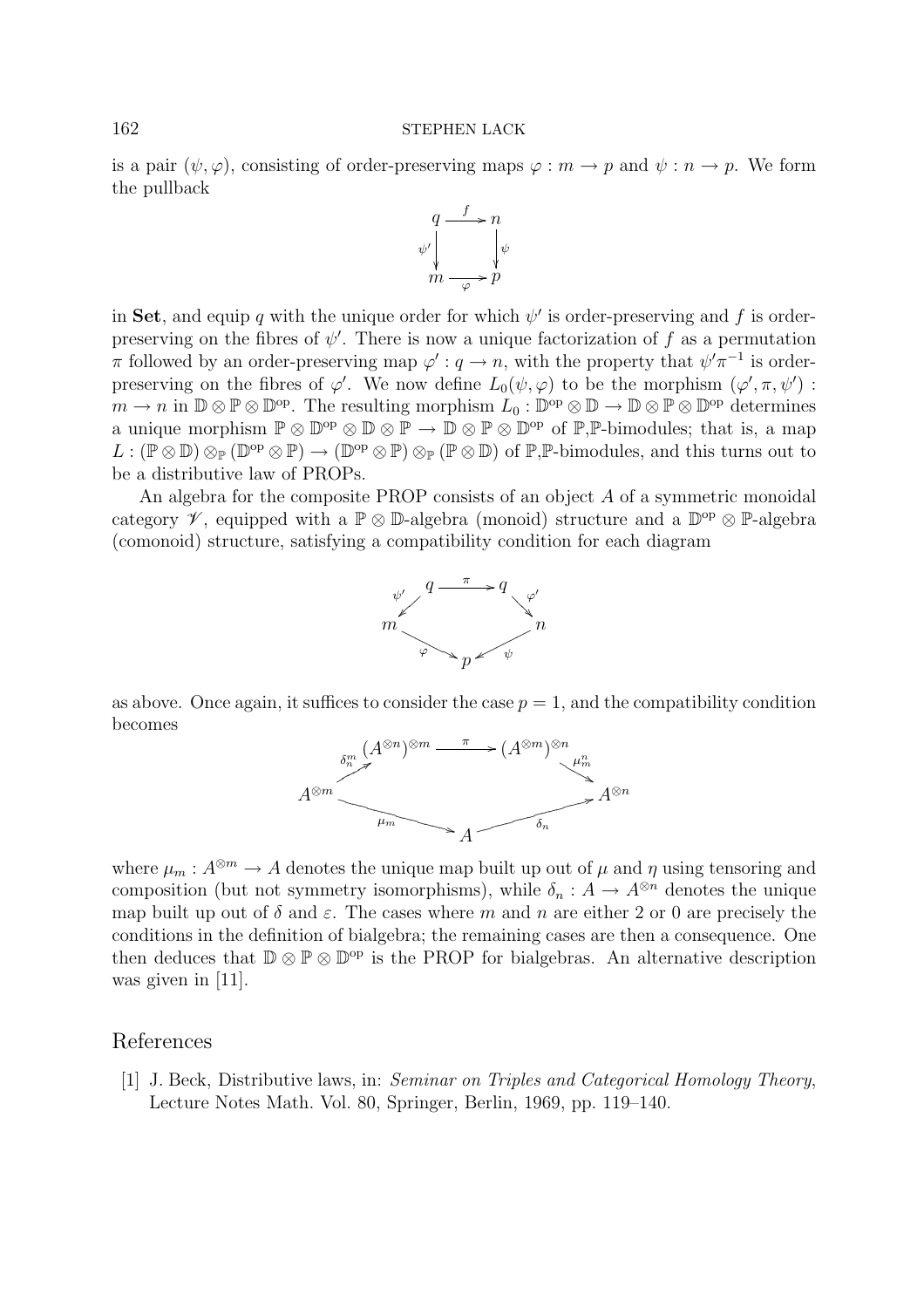- [2] J. Bénabou, Introduction to bicategories, in Reports of the Midwest Category Seminar, Lecture Notes Math. Vol. 47, Springer, Berlin, 1967, pp. 1–77.
- [3] A. Carboni, Matrices, relations, and group representations, J. Alg. 136:497–529, 1991.
- [4] B.J. Day and R.H. Street, Abstract substitution in enriched categories, J. Pure Appl. Alg. 179:49–63, 2003.
- [5] B.L. Feigin and B.L. Tsygan, Additive K-theory, in K-theory, Arithmetic, and Geometry, Lecture Notes Math. Vol. 1289, Springer, Berlin, 1987, pp. 97–209.
- [6] Stephen Lack and R. Street, The formal theory of monads II, J. Pure Appl. Alg. 175:243–265, 2002.
- [7] Jean-Louis Loday, Cyclic Homology, Grundlehren der Mathematischen Wissenschaften Vol. 301, Springer, Berlin 1992.
- [8] S. Mac Lane, Categorical algebra, Bull. Amer. Math. Soc. 71:40–106, 1965.
- [9] S. Mac Lane, Categories for the Working Mathematician, Graduate Texts in Mathematics Vol. 5, Springer, Berlin-New York, 1971.
- [10] S. Mac Lane and R. Paré, Coherence for bicategories and indexed categories, J. Pure Appl. Algebra 37:59–80, 1985.
- [11] Teimuraz Pirashvili, On the PROP corresponding to bialgebras, Cahiers Top. Géom. Diff. Cat. XLIII, 2002.
- [12] R. Rosebrugh and R.J. Wood, Distributive laws and factorization, J. Pure Appl. Alg. 175:327–353, 2002.
- [13] R.H. Street, The formal theory of monads, J. Pure Appl. Alg. 2:149–168, 2002

School of Quantitative Methods and Mathematical Sciences University of Western Sydney Locked Bag 1797 Penrith South DC NSW 1797 Australia Email: s.lack@uws.edu.au

This article may be accessed via WWW at http://www.tac.mta.ca/tac/ or by anonymous ftp at ftp://ftp.tac.mta.ca/pub/tac/html/volumes/13/9/13-09.{dvi,ps}